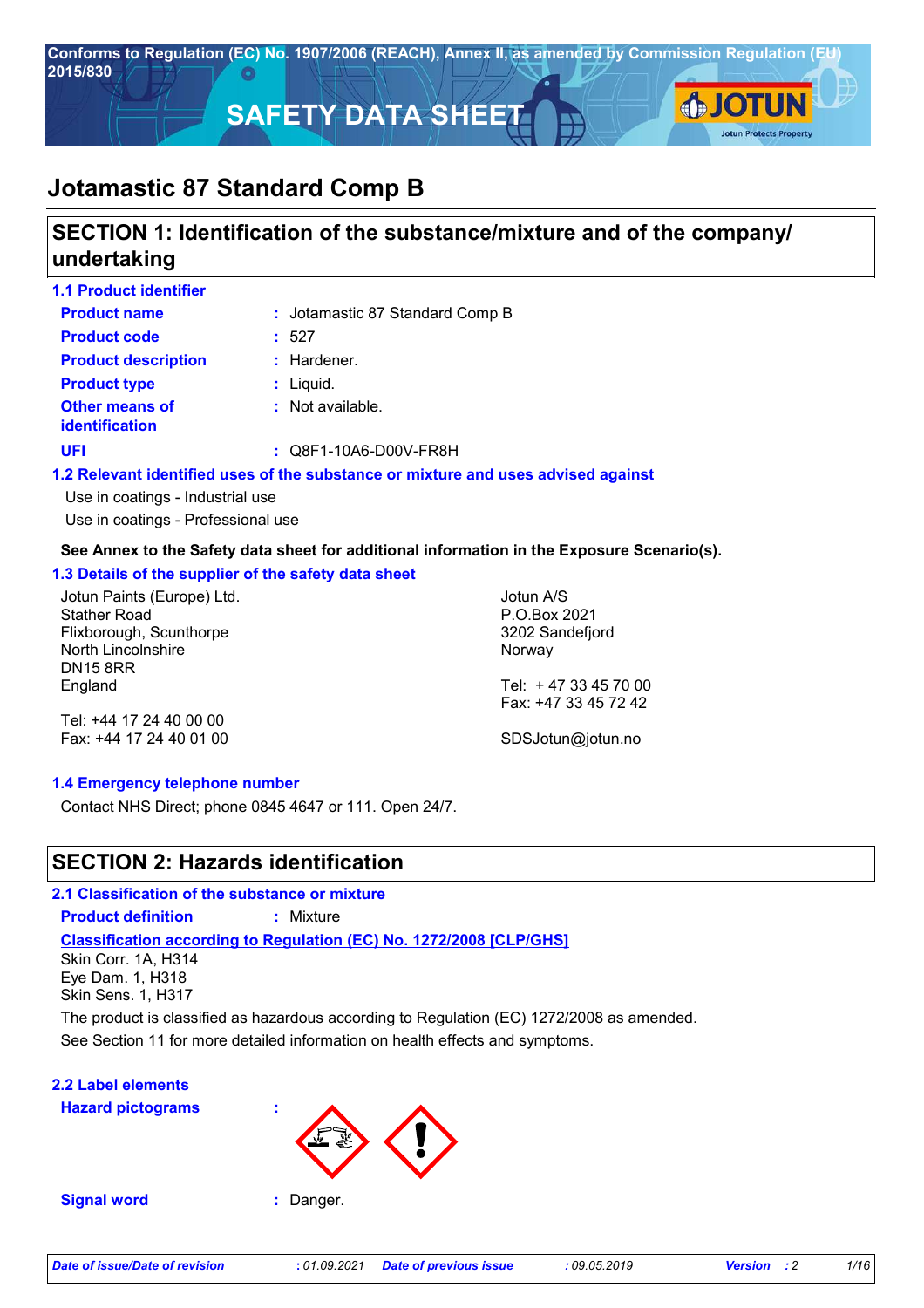**SECTION 2: Hazards identification**

| <b>Hazard statements</b>                                                                                                                                        | : H314 - Causes severe skin burns and eye damage.<br>H317 - May cause an allergic skin reaction.                                                                                                                                                                                                                                                                                                                                                                                                                                                                                                                                                                                                                                                                                                     |
|-----------------------------------------------------------------------------------------------------------------------------------------------------------------|------------------------------------------------------------------------------------------------------------------------------------------------------------------------------------------------------------------------------------------------------------------------------------------------------------------------------------------------------------------------------------------------------------------------------------------------------------------------------------------------------------------------------------------------------------------------------------------------------------------------------------------------------------------------------------------------------------------------------------------------------------------------------------------------------|
| <b>Precautionary statements</b>                                                                                                                                 |                                                                                                                                                                                                                                                                                                                                                                                                                                                                                                                                                                                                                                                                                                                                                                                                      |
| <b>General</b>                                                                                                                                                  | : Not applicable.                                                                                                                                                                                                                                                                                                                                                                                                                                                                                                                                                                                                                                                                                                                                                                                    |
| <b>Prevention</b>                                                                                                                                               | : P280 - Wear protective gloves, protective clothing and eye or face protection.<br>P261 - Avoid breathing vapour.                                                                                                                                                                                                                                                                                                                                                                                                                                                                                                                                                                                                                                                                                   |
| <b>Response</b>                                                                                                                                                 | : P304 + P310 - IF INHALED: Immediately call a POISON CENTER or doctor.<br>P301 + P310, P330, P331 - IF SWALLOWED: Immediately call a POISON<br>CENTER or doctor. Rinse mouth. Do NOT induce vomiting.<br>P303 + P361 + P353, P310 - IF ON SKIN (or hair): Take off immediately all<br>contaminated clothing. Rinse skin with water. Immediately call a POISON CENTER<br>or doctor.<br>P363 - Wash contaminated clothing before reuse.<br>P302 + P352 - IF ON SKIN: Wash with plenty of water.<br>P333 + P313 - If skin irritation or rash occurs: Get medical advice or attention.<br>P305 + P351 + P338, P310 - IF IN EYES: Rinse cautiously with water for several<br>minutes. Remove contact lenses, if present and easy to do. Continue rinsing.<br>Immediately call a POISON CENTER or doctor. |
| <b>Storage</b>                                                                                                                                                  | : Not applicable.                                                                                                                                                                                                                                                                                                                                                                                                                                                                                                                                                                                                                                                                                                                                                                                    |
| <b>Disposal</b>                                                                                                                                                 | : P501 - Dispose of contents and container in accordance with all local, regional,<br>national and international regulations.                                                                                                                                                                                                                                                                                                                                                                                                                                                                                                                                                                                                                                                                        |
| <b>Hazardous ingredients</b>                                                                                                                                    | : 3-aminomethyl-3,5,5-trimethylcyclohexylamine<br>2,2,4(or 2,4,4)-trimethylhexane-1,6-diamine                                                                                                                                                                                                                                                                                                                                                                                                                                                                                                                                                                                                                                                                                                        |
| <b>Supplemental label</b><br>elements                                                                                                                           | : Not applicable.                                                                                                                                                                                                                                                                                                                                                                                                                                                                                                                                                                                                                                                                                                                                                                                    |
| <b>Annex XVII - Restrictions</b><br>on the manufacture,<br>placing on the market and<br>use of certain dangerous<br>substances, mixtures and<br><b>articles</b> | : Not applicable.                                                                                                                                                                                                                                                                                                                                                                                                                                                                                                                                                                                                                                                                                                                                                                                    |
| <b>Special packaging requirements</b>                                                                                                                           |                                                                                                                                                                                                                                                                                                                                                                                                                                                                                                                                                                                                                                                                                                                                                                                                      |
| <b>Containers to be fitted</b><br>with child-resistant<br>fastenings                                                                                            | : Not applicable.                                                                                                                                                                                                                                                                                                                                                                                                                                                                                                                                                                                                                                                                                                                                                                                    |
| Tactile warning of danger : Not applicable.                                                                                                                     |                                                                                                                                                                                                                                                                                                                                                                                                                                                                                                                                                                                                                                                                                                                                                                                                      |
| <b>2.3 Other hazards</b>                                                                                                                                        |                                                                                                                                                                                                                                                                                                                                                                                                                                                                                                                                                                                                                                                                                                                                                                                                      |
| <b>Product meets the criteria</b><br>for PBT or vPvB according<br>to Regulation (EC) No.<br>1907/2006, Annex XIII                                               | : This mixture does not contain any substances that are assessed to be a PBT or a<br>vPvB.                                                                                                                                                                                                                                                                                                                                                                                                                                                                                                                                                                                                                                                                                                           |
| Other hazards which do<br>not result in classification                                                                                                          | : None known.                                                                                                                                                                                                                                                                                                                                                                                                                                                                                                                                                                                                                                                                                                                                                                                        |
|                                                                                                                                                                 |                                                                                                                                                                                                                                                                                                                                                                                                                                                                                                                                                                                                                                                                                                                                                                                                      |

# **SECTION 3: Composition/information on ingredients**

**3.2 Mixtures :** Mixture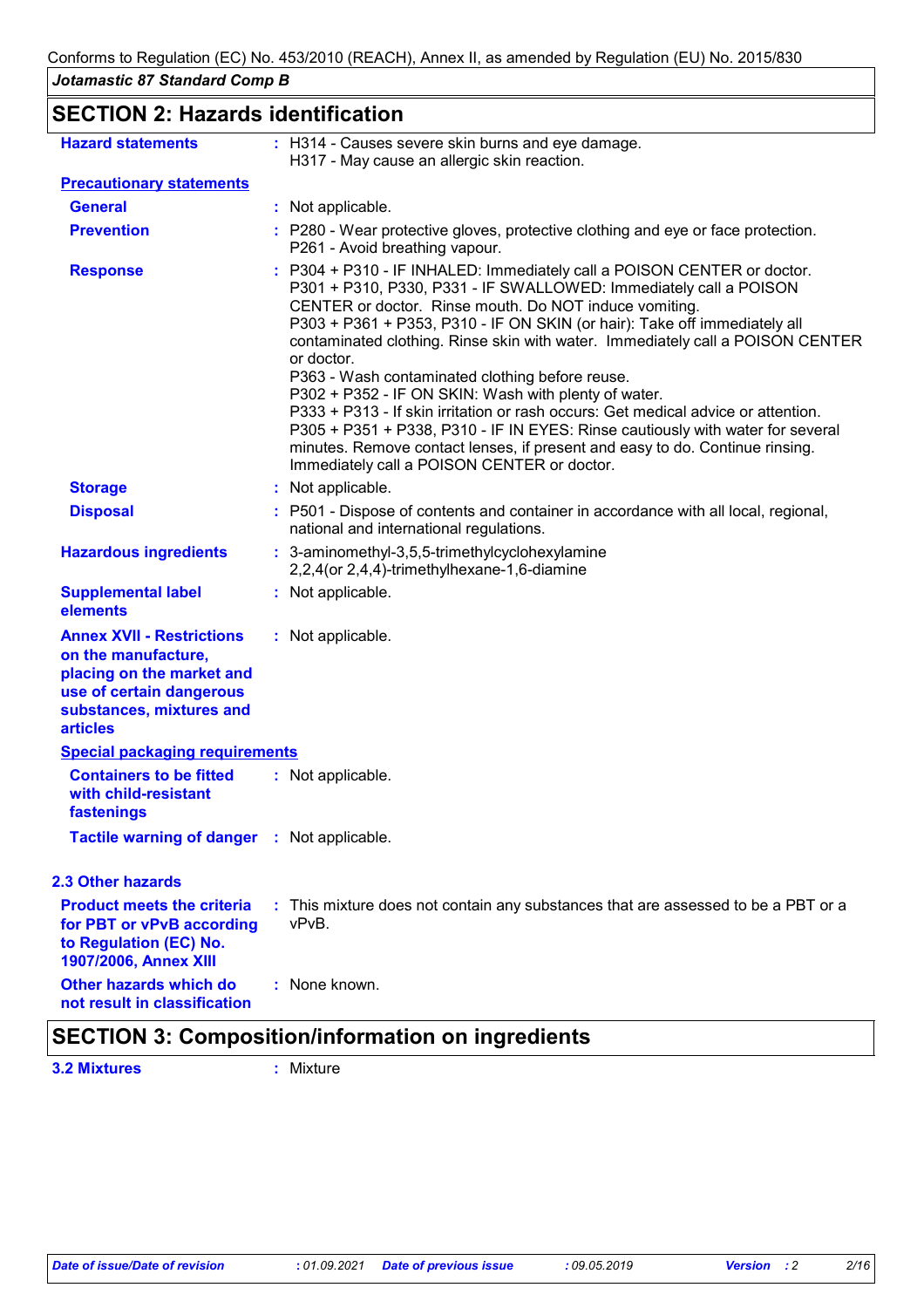## **SECTION 3: Composition/information on ingredients**

| <b>Product/ingredient name</b>                   | <b>Identifiers</b>                                                                     | <b>Weight %</b> | <b>Regulation (EC) No.</b><br>1272/2008 [CLP]                                                                                                                                                | <b>Type</b> |
|--------------------------------------------------|----------------------------------------------------------------------------------------|-----------------|----------------------------------------------------------------------------------------------------------------------------------------------------------------------------------------------|-------------|
| benzyl alcohol                                   | REACH #:<br>01-2119492630-38<br>$EC: 202-859-9$<br>CAS: 100-51-6                       | ≥10 - ≤25       | Acute Tox. 4, H302<br>Acute Tox. 4, H332<br>Eye Irrit. 2, H319                                                                                                                               | $[1]$       |
| 3-aminomethyl-<br>3,5,5-trimethylcyclohexylamine | REACH #:<br>01-2119514687-32<br>EC: 220-666-8<br>CAS: 2855-13-2<br>Index: 612-067-00-9 | ≤14             | Acute Tox. 4, H302<br>Acute Tox. 4, H312<br>Skin Corr. 1B, H314<br>Eye Dam. 1, H318<br><b>Skin Sens. 1, H317</b><br>Aquatic Chronic 3, H412                                                  | $[1]$       |
| 2,2,4(or 2,4,4)-trimethylhexane-<br>1,6-diamine  | REACH #:<br>01-2119560598-25<br>EC: 247-063-2<br>CAS: 25513-64-8                       | $\leq 7.3$      | Acute Tox. 4, H302<br>Skin Corr. 1A, H314<br>Eye Dam. 1, H318<br>Skin Sens. 1, H317<br>Aquatic Chronic 3, H412<br>See Section 16 for the full<br>text of the H statements<br>declared above. | $[1]$       |

There are no additional ingredients present which, within the current knowledge of the supplier and in the concentrations applicable, are classified as hazardous to health or the environment, are PBTs, vPvBs or Substances of equivalent concern, or have been assigned a workplace exposure limit and hence require reporting in this section.

## **Type**

[1] Substance classified with a health or environmental hazard

[2] Substance with a workplace exposure limit

[3] Substance meets the criteria for PBT according to Regulation (EC) No. 1907/2006, Annex XIII

[4] Substance meets the criteria for vPvB according to Regulation (EC) No. 1907/2006, Annex XIII

[5] Substance of equivalent concern

[6] Additional disclosure due to company policy

Occupational exposure limits, if available, are listed in Section 8.

# **SECTION 4: First aid measures**

## **4.1 Description of first aid measures**

| <b>General</b>                    | : In all cases of doubt, or when symptoms persist, seek medical attention. Never give<br>anything by mouth to an unconscious person. If unconscious, place in recovery<br>position and seek medical advice.                                                                                                                                                                                                     |
|-----------------------------------|-----------------------------------------------------------------------------------------------------------------------------------------------------------------------------------------------------------------------------------------------------------------------------------------------------------------------------------------------------------------------------------------------------------------|
| Eye contact                       | : Check for and remove any contact lenses. Immediately flush eyes with running<br>water for at least 15 minutes, keeping eyelids open. Seek immediate medical<br>attention.                                                                                                                                                                                                                                     |
| <b>Inhalation</b>                 | : Remove to fresh air. Keep person warm and at rest. If not breathing, if breathing is<br>irregular or if respiratory arrest occurs, provide artificial respiration or oxygen by<br>trained personnel.                                                                                                                                                                                                          |
| <b>Skin contact</b>               | : Remove contaminated clothing and shoes. Wash skin thoroughly with soap and<br>water or use recognised skin cleanser. Do NOT use solvents or thinners.                                                                                                                                                                                                                                                         |
| <b>Ingestion</b>                  | : If swallowed, seek medical advice immediately and show the container or label.<br>Keep person warm and at rest. Do NOT induce vomiting.                                                                                                                                                                                                                                                                       |
| <b>Protection of first-aiders</b> | : No action shall be taken involving any personal risk or without suitable training. If it<br>is suspected that fumes are still present, the rescuer should wear an appropriate<br>mask or self-contained breathing apparatus. It may be dangerous to the person<br>providing aid to give mouth-to-mouth resuscitation. Wash contaminated clothing<br>thoroughly with water before removing it, or wear gloves. |

## **4.2 Most important symptoms and effects, both acute and delayed**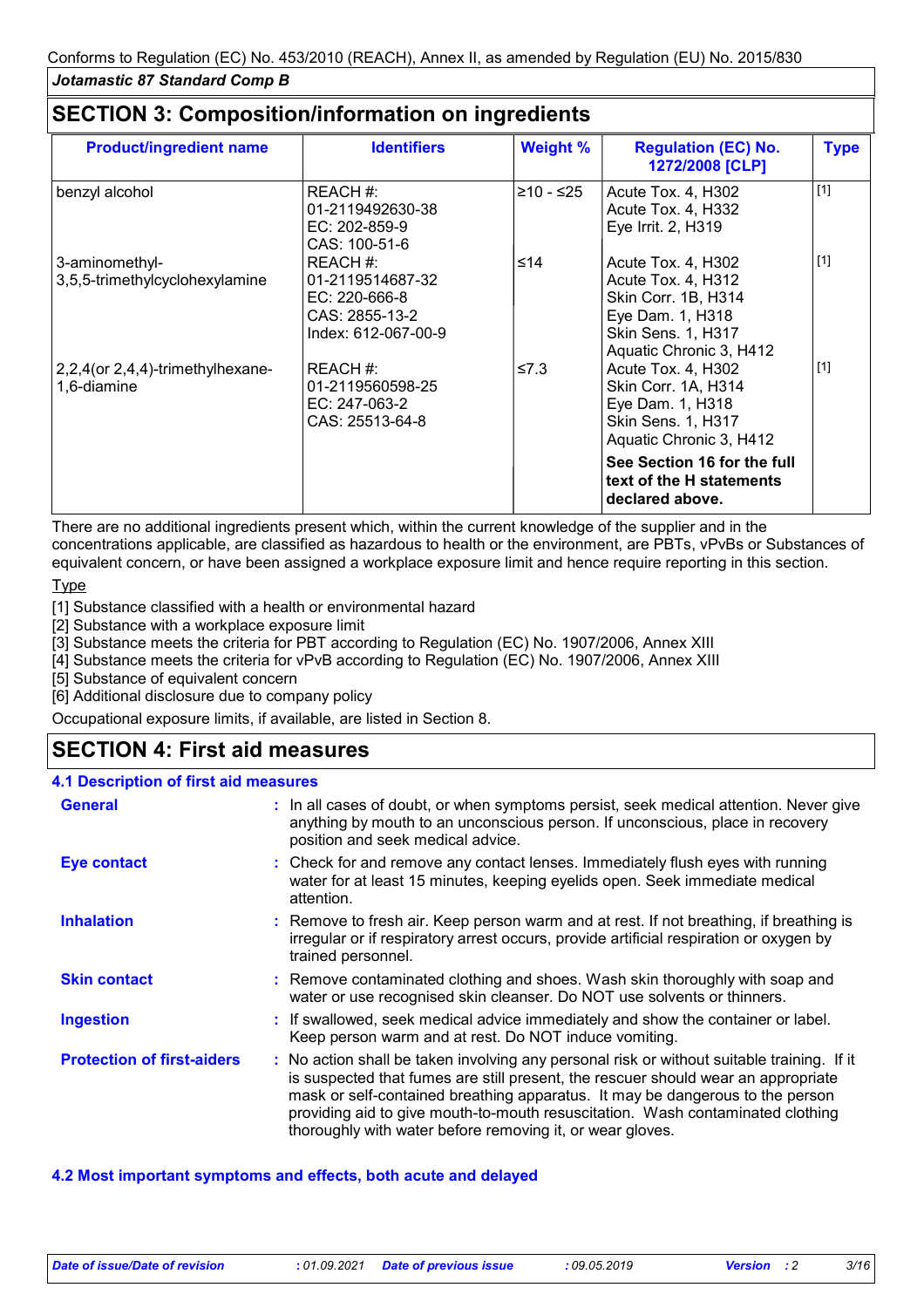## **SECTION 4: First aid measures**

There are no data available on the mixture itself. The mixture has been assessed following the conventional method of the CLP Regulation (EC) No 1272/2008 and is classified for toxicological properties accordingly. See Sections 2 and 3 for details.

Exposure to component solvent vapour concentrations in excess of the stated occupational exposure limit may result in adverse health effects such as mucous membrane and respiratory system irritation and adverse effects on the kidneys, liver and central nervous system. Solvents may cause some of the above effects by absorption through the skin. Repeated or prolonged contact with the mixture may cause removal of natural fat from the skin, resulting in nonallergic contact dermatitis and absorption through the skin. Ingestion may cause nausea, diarrhea and vomiting.

### **Over-exposure signs/symptoms**

| <b>Eye contact</b>         | : Adverse symptoms may include the following:<br>pain<br>watering<br>redness                                                                                             |
|----------------------------|--------------------------------------------------------------------------------------------------------------------------------------------------------------------------|
| <b>Inhalation</b>          | : No specific data.                                                                                                                                                      |
| <b>Skin contact</b>        | : Adverse symptoms may include the following:<br>pain or irritation<br>redness<br>blistering may occur                                                                   |
| <b>Ingestion</b>           | : Adverse symptoms may include the following:<br>stomach pains                                                                                                           |
|                            | 4.3 Indication of any immediate medical attention and special treatment needed                                                                                           |
| <b>Notes to physician</b>  | : In case of inhalation of decomposition products in a fire, symptoms may be delayed.<br>The exposed person may need to be kept under medical surveillance for 48 hours. |
| <b>Specific treatments</b> | : No specific treatment.                                                                                                                                                 |

See toxicological information (Section 11)

# **SECTION 5: Firefighting measures**

| 5.1 Extinguishing media                                |                                                                                                                              |
|--------------------------------------------------------|------------------------------------------------------------------------------------------------------------------------------|
| <b>Suitable extinguishing</b><br>media                 | : Recommended: alcohol-resistant foam, $CO2$ , powders, water spray.                                                         |
| <b>Unsuitable extinguishing</b><br>media               | : Do not use water jet.                                                                                                      |
|                                                        | 5.2 Special hazards arising from the substance or mixture                                                                    |
| <b>Hazards from the</b><br>substance or mixture        | : Fire will produce dense black smoke. Exposure to decomposition products may<br>cause a health hazard.                      |
| <b>Hazardous combustion</b><br>products                | : Decomposition products may include the following materials: carbon monoxide,<br>carbon dioxide, smoke, oxides of nitrogen. |
| <b>5.3 Advice for firefighters</b>                     |                                                                                                                              |
| <b>Special protective actions</b><br>for fire-fighters | : Cool closed containers exposed to fire with water. Do not release runoff from fire to<br>drains or watercourses.           |
|                                                        |                                                                                                                              |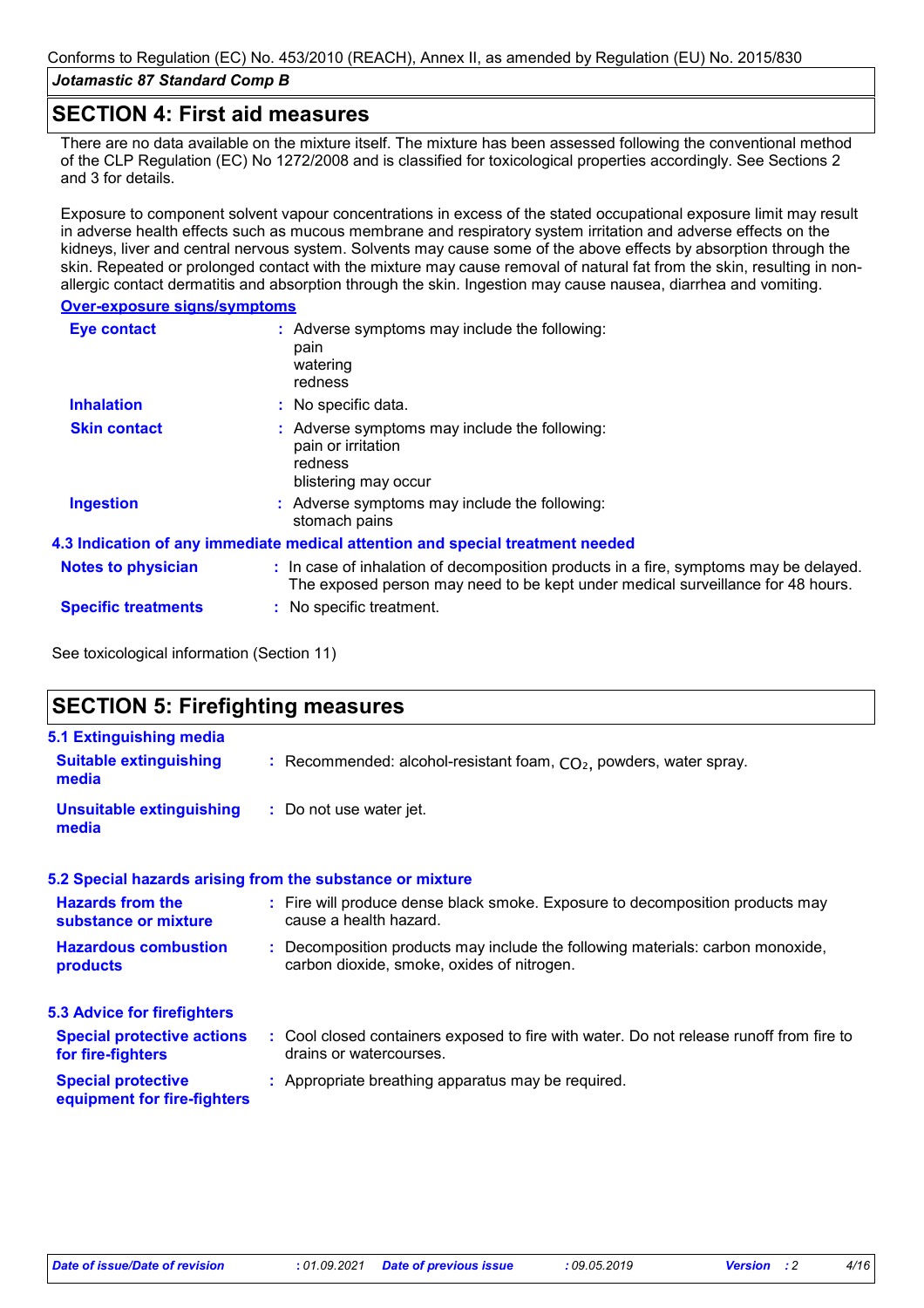## **SECTION 6: Accidental release measures**

|                                                                | 6.1 Personal precautions, protective equipment and emergency procedures                                                                                                                                                                                                            |
|----------------------------------------------------------------|------------------------------------------------------------------------------------------------------------------------------------------------------------------------------------------------------------------------------------------------------------------------------------|
| For non-emergency<br>personnel                                 | : Exclude sources of ignition and ventilate the area. Avoid breathing vapour or mist.<br>Refer to protective measures listed in sections 7 and 8.                                                                                                                                  |
|                                                                | <b>For emergency responders</b> : If specialised clothing is required to deal with the spillage, take note of any<br>information in Section 8 on suitable and unsuitable materials. See also the<br>information in "For non-emergency personnel".                                  |
| <b>6.2 Environmental</b><br><b>precautions</b>                 | : Do not allow to enter drains or watercourses. If the product contaminates lakes,<br>rivers, or sewers, inform the appropriate authorities in accordance with local<br>regulations.                                                                                               |
| 6.3 Methods and material<br>for containment and<br>cleaning up | : Contain and collect spillage with non-combustible, absorbent material e.g. sand,<br>earth, vermiculite or diatomaceous earth and place in container for disposal<br>according to local regulations (see Section 13). Preferably clean with a detergent.<br>Avoid using solvents. |
| 6.4 Reference to other<br><b>sections</b>                      | : See Section 1 for emergency contact information.<br>See Section 8 for information on appropriate personal protective equipment.<br>See Section 13 for additional waste treatment information.                                                                                    |

# **SECTION 7: Handling and storage**

The information in this section contains generic advice and guidance. The list of Identified Uses in Section 1 should be consulted for any available use-specific information provided in the Exposure Scenario(s).

## **7.1 Precautions for safe handling**

Prevent the creation of flammable or explosive concentrations of vapours in air and avoid vapour concentrations higher than the occupational exposure limits.

In addition, the product should only be used in areas from which all naked lights and other sources of ignition have been excluded. Electrical equipment should be protected to the appropriate standard.

Mixture may charge electrostatically: always use earthing leads when transferring from one container to another. Operators should wear antistatic footwear and clothing and floors should be of the conducting type.

Keep away from heat, sparks and flame. No sparking tools should be used.

Avoid contact with skin and eyes. Avoid the inhalation of dust, particulates, spray or mist arising from the application of this mixture. Avoid inhalation of dust from sanding.

Eating, drinking and smoking should be prohibited in areas where this material is handled, stored and processed. Put on appropriate personal protective equipment (see Section 8).

Never use pressure to empty. Container is not a pressure vessel.

Always keep in containers made from the same material as the original one.

Comply with the health and safety at work laws.

Do not allow to enter drains or watercourses.

**Information on fire and explosion protection**

Vapours are heavier than air and may spread along floors. Vapours may form explosive mixtures with air.

When operators, whether spraying or not, have to work inside the spray booth, ventilation is unlikely to be sufficient to control particulates and solvent vapour in all cases. In such circumstances they should wear a compressed air-fed respirator during the spraying process and until such time as the particulates and solvent vapour concentration has fallen below the exposure limits.

## **7.2 Conditions for safe storage, including any incompatibilities**

Store in accordance with local regulations.

#### **Notes on joint storage**

Keep away from: oxidising agents, strong alkalis, strong acids.

## **Additional information on storage conditions**

Observe label precautions. Store in a dry, cool and well-ventilated area. Keep away from heat and direct sunlight. Keep away from sources of ignition. No smoking. Prevent unauthorised access. Containers that have been opened must be carefully resealed and kept upright to prevent leakage.

## **7.3 Specific end use(s)**

*Date of issue/Date of revision* **:** *01.09.2021 Date of previous issue : 09.05.2019 Version : 2 5/16*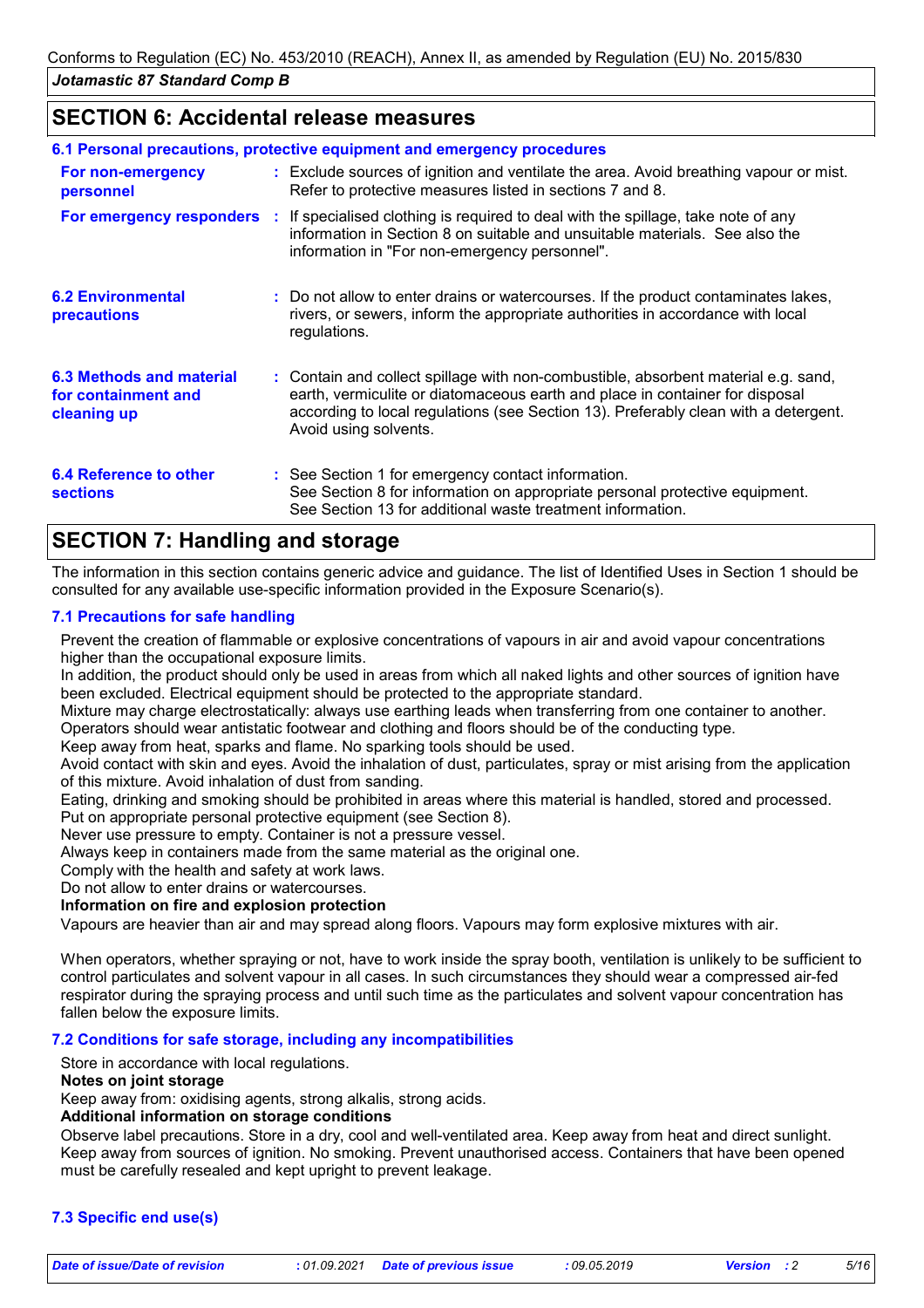## **SECTION 7: Handling and storage**

**Recommendations :**

: Not available. : Not available.

**Industrial sector specific : solutions**

## **SECTION 8: Exposure controls/personal protection**

The list of Identified Uses in Section 1 should be consulted for any available use-specific information provided in the Exposure Scenario(s).

#### **8.1 Control parameters**

**Occupational exposure limits**

No exposure limit value known.

Recommended monitoring : If this product contains ingredients with exposure limits, personal, workplace **procedures** atmosphere or biological monitoring may be required to determine the effectiveness of the ventilation or other control measures and/or the necessity to use respiratory protective equipment. Reference should be made to monitoring standards, such as the following: European Standard EN 689 (Workplace atmospheres - Guidance for the assessment of exposure by inhalation to chemical agents for comparison with limit values and measurement strategy) European Standard EN 14042 (Workplace atmospheres - Guide for the application and use of procedures for the assessment of exposure to chemical and biological agents) European Standard EN 482 (Workplace atmospheres - General requirements for the performance of procedures for the measurement of chemical agents) Reference to national guidance documents for methods for the determination of hazardous substances will also be required.

#### **DNELs/DMELs**

| Long term Oral   | 4 mg/kg                                                                                                                                                                                                                                                                                                                                                     | General                                                                                                                                                                                                                                                                                                                                        | Systemic                                                                                                                                                                                                                                                                                                     |
|------------------|-------------------------------------------------------------------------------------------------------------------------------------------------------------------------------------------------------------------------------------------------------------------------------------------------------------------------------------------------------------|------------------------------------------------------------------------------------------------------------------------------------------------------------------------------------------------------------------------------------------------------------------------------------------------------------------------------------------------|--------------------------------------------------------------------------------------------------------------------------------------------------------------------------------------------------------------------------------------------------------------------------------------------------------------|
|                  |                                                                                                                                                                                                                                                                                                                                                             |                                                                                                                                                                                                                                                                                                                                                |                                                                                                                                                                                                                                                                                                              |
|                  | bw/day                                                                                                                                                                                                                                                                                                                                                      | population                                                                                                                                                                                                                                                                                                                                     |                                                                                                                                                                                                                                                                                                              |
| Long term Dermal | 4 mg/kg                                                                                                                                                                                                                                                                                                                                                     | General                                                                                                                                                                                                                                                                                                                                        | Systemic                                                                                                                                                                                                                                                                                                     |
|                  | bw/day                                                                                                                                                                                                                                                                                                                                                      | population                                                                                                                                                                                                                                                                                                                                     |                                                                                                                                                                                                                                                                                                              |
|                  |                                                                                                                                                                                                                                                                                                                                                             | General                                                                                                                                                                                                                                                                                                                                        | Systemic                                                                                                                                                                                                                                                                                                     |
|                  |                                                                                                                                                                                                                                                                                                                                                             |                                                                                                                                                                                                                                                                                                                                                |                                                                                                                                                                                                                                                                                                              |
|                  |                                                                                                                                                                                                                                                                                                                                                             |                                                                                                                                                                                                                                                                                                                                                | Systemic                                                                                                                                                                                                                                                                                                     |
|                  |                                                                                                                                                                                                                                                                                                                                                             |                                                                                                                                                                                                                                                                                                                                                |                                                                                                                                                                                                                                                                                                              |
|                  |                                                                                                                                                                                                                                                                                                                                                             |                                                                                                                                                                                                                                                                                                                                                | Systemic                                                                                                                                                                                                                                                                                                     |
|                  |                                                                                                                                                                                                                                                                                                                                                             |                                                                                                                                                                                                                                                                                                                                                |                                                                                                                                                                                                                                                                                                              |
|                  |                                                                                                                                                                                                                                                                                                                                                             |                                                                                                                                                                                                                                                                                                                                                | Systemic                                                                                                                                                                                                                                                                                                     |
|                  |                                                                                                                                                                                                                                                                                                                                                             |                                                                                                                                                                                                                                                                                                                                                |                                                                                                                                                                                                                                                                                                              |
|                  |                                                                                                                                                                                                                                                                                                                                                             |                                                                                                                                                                                                                                                                                                                                                | Systemic                                                                                                                                                                                                                                                                                                     |
|                  |                                                                                                                                                                                                                                                                                                                                                             |                                                                                                                                                                                                                                                                                                                                                |                                                                                                                                                                                                                                                                                                              |
|                  |                                                                                                                                                                                                                                                                                                                                                             |                                                                                                                                                                                                                                                                                                                                                | Systemic                                                                                                                                                                                                                                                                                                     |
|                  |                                                                                                                                                                                                                                                                                                                                                             |                                                                                                                                                                                                                                                                                                                                                |                                                                                                                                                                                                                                                                                                              |
|                  |                                                                                                                                                                                                                                                                                                                                                             |                                                                                                                                                                                                                                                                                                                                                | Systemic                                                                                                                                                                                                                                                                                                     |
|                  |                                                                                                                                                                                                                                                                                                                                                             |                                                                                                                                                                                                                                                                                                                                                |                                                                                                                                                                                                                                                                                                              |
|                  |                                                                                                                                                                                                                                                                                                                                                             |                                                                                                                                                                                                                                                                                                                                                | Systemic                                                                                                                                                                                                                                                                                                     |
|                  |                                                                                                                                                                                                                                                                                                                                                             |                                                                                                                                                                                                                                                                                                                                                |                                                                                                                                                                                                                                                                                                              |
|                  |                                                                                                                                                                                                                                                                                                                                                             |                                                                                                                                                                                                                                                                                                                                                | Systemic                                                                                                                                                                                                                                                                                                     |
|                  |                                                                                                                                                                                                                                                                                                                                                             |                                                                                                                                                                                                                                                                                                                                                |                                                                                                                                                                                                                                                                                                              |
|                  |                                                                                                                                                                                                                                                                                                                                                             |                                                                                                                                                                                                                                                                                                                                                |                                                                                                                                                                                                                                                                                                              |
|                  |                                                                                                                                                                                                                                                                                                                                                             |                                                                                                                                                                                                                                                                                                                                                | Local                                                                                                                                                                                                                                                                                                        |
|                  |                                                                                                                                                                                                                                                                                                                                                             |                                                                                                                                                                                                                                                                                                                                                |                                                                                                                                                                                                                                                                                                              |
|                  |                                                                                                                                                                                                                                                                                                                                                             |                                                                                                                                                                                                                                                                                                                                                | Local                                                                                                                                                                                                                                                                                                        |
|                  |                                                                                                                                                                                                                                                                                                                                                             |                                                                                                                                                                                                                                                                                                                                                |                                                                                                                                                                                                                                                                                                              |
|                  |                                                                                                                                                                                                                                                                                                                                                             |                                                                                                                                                                                                                                                                                                                                                | Systemic                                                                                                                                                                                                                                                                                                     |
|                  |                                                                                                                                                                                                                                                                                                                                                             |                                                                                                                                                                                                                                                                                                                                                |                                                                                                                                                                                                                                                                                                              |
|                  |                                                                                                                                                                                                                                                                                                                                                             |                                                                                                                                                                                                                                                                                                                                                | Systemic                                                                                                                                                                                                                                                                                                     |
|                  |                                                                                                                                                                                                                                                                                                                                                             |                                                                                                                                                                                                                                                                                                                                                |                                                                                                                                                                                                                                                                                                              |
|                  |                                                                                                                                                                                                                                                                                                                                                             |                                                                                                                                                                                                                                                                                                                                                |                                                                                                                                                                                                                                                                                                              |
|                  |                                                                                                                                                                                                                                                                                                                                                             |                                                                                                                                                                                                                                                                                                                                                | Systemic                                                                                                                                                                                                                                                                                                     |
|                  |                                                                                                                                                                                                                                                                                                                                                             |                                                                                                                                                                                                                                                                                                                                                |                                                                                                                                                                                                                                                                                                              |
|                  | Long term<br>Inhalation<br>Long term Dermal<br>Short term Oral<br>Short term Dermal<br>Long term<br>Inhalation<br>Short term<br>Inhalation<br>Short term Dermal<br>Short term<br>Inhalation<br>Long term Oral<br>Short term<br>Inhalation<br>Long term<br>Inhalation<br>Long term Oral<br>Long term Oral<br>Long term Oral<br><b>Date of previous issue</b> | 5.4 mg/ $m3$<br>8 mg/kg<br>bw/day<br>20 mg/kg<br>bw/day<br>20 mg/kg<br>bw/day<br>22 mg/m <sup>3</sup><br>$27 \text{ mg/m}^3$<br>40 mg/kg<br>bw/day<br>110 mg/m <sup>3</sup><br>$0.526$ mg/<br>kg bw/day<br>$0.073$ mg/<br>m <sup>3</sup><br>$0.073$ mg/<br>m <sup>3</sup><br>$0.526$ mg/<br>kg bw/day<br>$0.05$ mg/<br>kg bw/day<br>$0.05$ mg/ | population<br>Workers<br>General<br>population<br>General<br>population<br>Workers<br>General<br>population<br>Workers<br>Workers<br>General<br>population<br>[Consumers]<br>Workers<br>Workers<br>General<br>population<br>General<br>population<br>[Consumers]<br>General<br>:09.05.2019<br><b>Version</b> |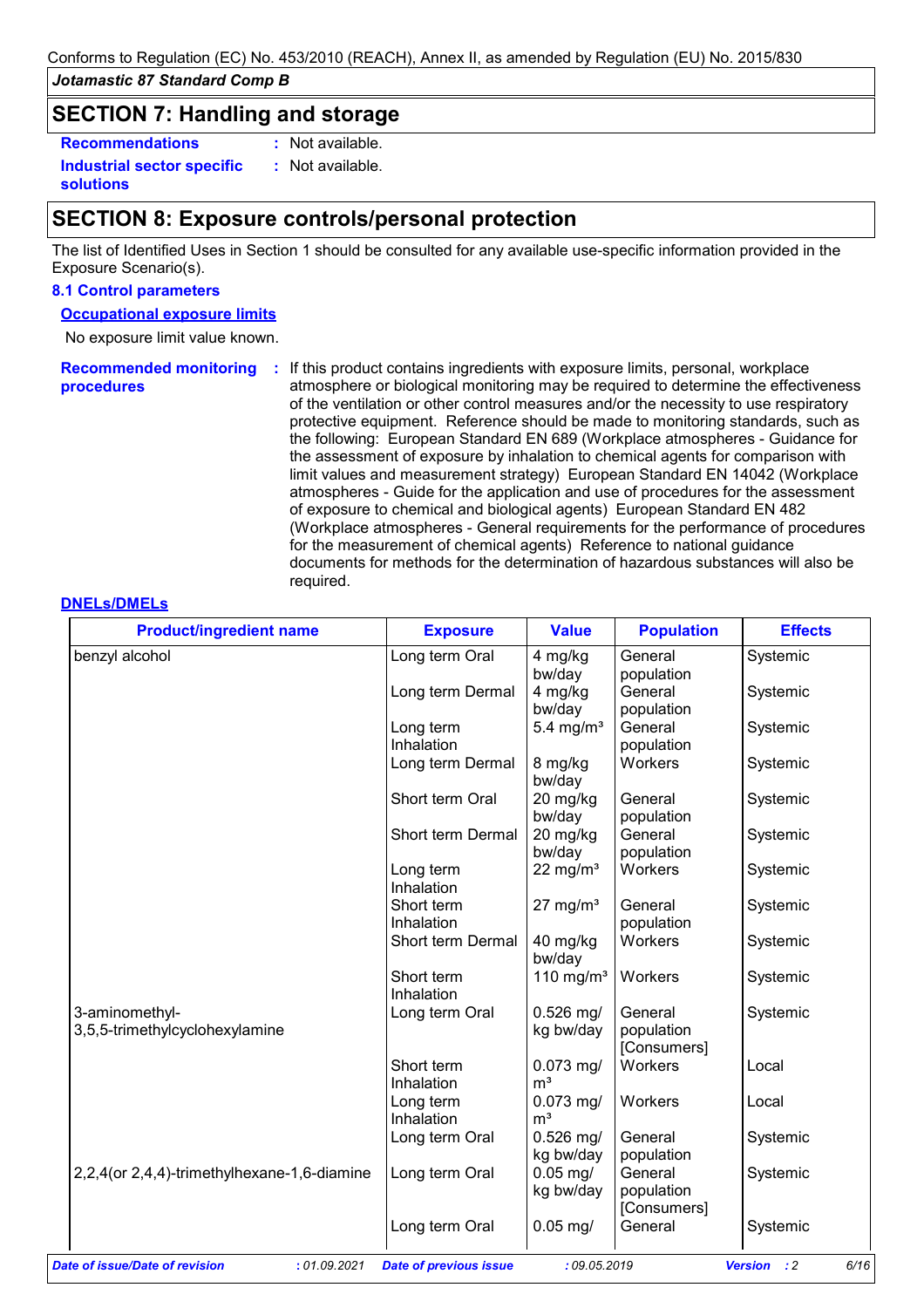# **SECTION 8: Exposure controls/personal protection**

kg bw/day  $|$  population

| <b>Product/ingredient name</b>               | <b>Compartment Detail</b> | <b>Value</b>      | <b>Method Detail</b> |
|----------------------------------------------|---------------------------|-------------------|----------------------|
| benzyl alcohol                               | Fresh water               | 1 $mg/l$          |                      |
|                                              | Marine                    | $0.1$ mg/l        |                      |
|                                              | Sewage Treatment<br>Plant | 39 mg/l           |                      |
|                                              | Fresh water sediment      | $5.27$ mg/kg dwt  |                      |
|                                              | Marine water sediment     | $0.527$ mg/kg dwt |                      |
|                                              | Soil                      | $0.456$ mg/kg dwt |                      |
| 3-aminomethyl-                               | Fresh water               | $0.06$ mg/l       |                      |
| 3,5,5-trimethylcyclohexylamine               |                           |                   |                      |
|                                              | Marine                    | $0.006$ mg/l      |                      |
|                                              | Sewage Treatment<br>Plant | $3.18$ mg/l       |                      |
|                                              | Fresh water sediment      | 5.784 mg/kg dwt   |                      |
|                                              | Marine water sediment     | $0.578$ mg/kg dwt |                      |
|                                              | Soil                      | 1.121 mg/kg dwt   |                      |
| 2,2,4 (or 2,4,4)-trimethylhexane-1,6-diamine | Fresh water               | $0.0295$ mg/l     |                      |
|                                              | Marine                    | 0.00295 mg/l      |                      |
|                                              | Sewage Treatment<br>Plant | 72 mg/l           |                      |
|                                              | Fresh water sediment      | $0.18$ mg/kg dwt  |                      |
|                                              | Marine water sediment     | $0.018$ mg/kg dwt |                      |
|                                              | Soil                      | $0.019$ mg/kg dwt |                      |

## **8.2 Exposure controls**

| <b>Appropriate engineering</b><br>controls | : Provide adequate ventilation. Where reasonably practicable, this should be<br>achieved by the use of local exhaust ventilation and good general extraction. If<br>these are not sufficient to maintain concentrations of particulates and solvent<br>vapours below the OEL, suitable respiratory protection must be worn.                                                                                                                                                                                                                                                                                                                                                                                                                                                                                                         |
|--------------------------------------------|-------------------------------------------------------------------------------------------------------------------------------------------------------------------------------------------------------------------------------------------------------------------------------------------------------------------------------------------------------------------------------------------------------------------------------------------------------------------------------------------------------------------------------------------------------------------------------------------------------------------------------------------------------------------------------------------------------------------------------------------------------------------------------------------------------------------------------------|
| <b>Individual protection measures</b>      |                                                                                                                                                                                                                                                                                                                                                                                                                                                                                                                                                                                                                                                                                                                                                                                                                                     |
| <b>Hygiene measures</b>                    | : Wash hands, forearms and face thoroughly after handling chemical products, before<br>eating, smoking and using the lavatory and at the end of the working period.<br>Appropriate techniques should be used to remove potentially contaminated clothing.<br>Contaminated work clothing should not be allowed out of the workplace. Wash<br>contaminated clothing before reusing. Ensure that eyewash stations and safety<br>showers are close to the workstation location.                                                                                                                                                                                                                                                                                                                                                         |
| <b>Eye/face protection</b>                 | Safety eyewear complying to EN 166 should be used when a risk assessment<br>indicates this is necessary to avoid exposure to liquid splashes, mists, gases or<br>dusts. If contact is possible, the following protection should be worn, unless the<br>assessment indicates a higher degree of protection: chemical splash goggles and/<br>or face shield. If inhalation hazards exist, a full-face respirator may be required<br>instead.                                                                                                                                                                                                                                                                                                                                                                                          |
| <b>Skin protection</b>                     |                                                                                                                                                                                                                                                                                                                                                                                                                                                                                                                                                                                                                                                                                                                                                                                                                                     |
| <b>Gloves</b>                              | : There is no one glove material or combination of materials that will give unlimited<br>resistance to any individual or combination of chemicals.<br>The breakthrough time must be greater than the end use time of the product.<br>The instructions and information provided by the glove manufacturer on use,<br>storage, maintenance and replacement must be followed.<br>Gloves should be replaced regularly and if there is any sign of damage to the glove<br>material.<br>Always ensure that gloves are free from defects and that they are stored and used<br>correctly.<br>The performance or effectiveness of the glove may be reduced by physical/chemical<br>damage and poor maintenance.<br>Barrier creams may help to protect the exposed areas of the skin but should not be<br>applied once exposure has occurred. |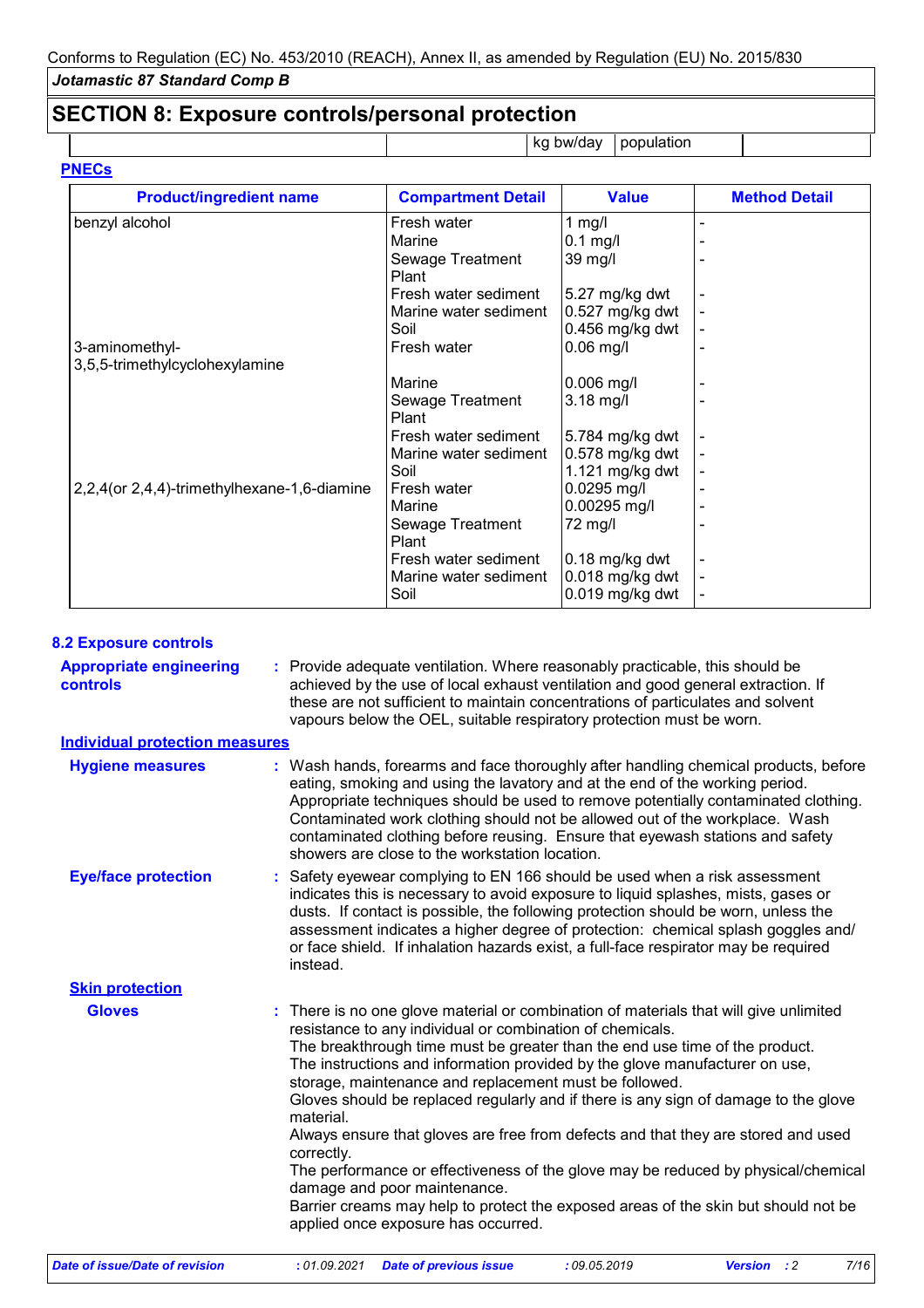# **SECTION 8: Exposure controls/personal protection**

|                                           | Wear suitable gloves tested to EN374.                                                                                                                                                                                                                                                                                                                                                                        |
|-------------------------------------------|--------------------------------------------------------------------------------------------------------------------------------------------------------------------------------------------------------------------------------------------------------------------------------------------------------------------------------------------------------------------------------------------------------------|
|                                           | Recommended, gloves(breakthrough time) > 8 hours: 4H, butyl rubber, fluor rubber,<br>Viton <sup>®</sup>                                                                                                                                                                                                                                                                                                      |
|                                           | May be used, gloves (breakthrough time) 4 - 8 hours: nitrile rubber, PVC                                                                                                                                                                                                                                                                                                                                     |
|                                           | For right choice of glove materials, with focus on chemical resistance and time of<br>penetration, seek advice by the supplier of chemical resistant gloves.                                                                                                                                                                                                                                                 |
|                                           | The user must check that the final choice of type of glove selected for handling this<br>product is the most appropriate and takes into account the particular conditions of<br>use, as included in the user's risk assessment.                                                                                                                                                                              |
| <b>Body protection</b>                    | : Personnel should wear antistatic clothing made of natural fibres or of high-<br>temperature-resistant synthetic fibres.                                                                                                                                                                                                                                                                                    |
| <b>Other skin protection</b>              | : Appropriate footwear and any additional skin protection measures should be<br>selected based on the task being performed and the risks involved and should be<br>approved by a specialist before handling this product.                                                                                                                                                                                    |
| <b>Respiratory protection</b>             | : If workers are exposed to concentrations above the exposure limit, they must use a<br>respirator according to EN 140. Use respiratory mask with charcoal and dust filter<br>when spraying this product, according to EN 14387 (as filter combination A2-P2). In<br>confined spaces, use compressed-air or fresh-air respiratory equipment. When use<br>of roller or brush, consider use of charcoalfilter. |
| <b>Environmental exposure</b><br>controls | : Do not allow to enter drains or watercourses.                                                                                                                                                                                                                                                                                                                                                              |

# **SECTION 9: Physical and chemical properties**

## **9.1 Information on basic physical and chemical properties**

| <b>Appearance</b>                                          |                                                                                                                                             |
|------------------------------------------------------------|---------------------------------------------------------------------------------------------------------------------------------------------|
| <b>Physical state</b>                                      | : Liquid.                                                                                                                                   |
| <b>Colour</b>                                              | : Colourless.                                                                                                                               |
| <b>Odour</b>                                               | Characteristic.                                                                                                                             |
| <b>Odour threshold</b>                                     | : Not applicable.                                                                                                                           |
| pH                                                         | : Not applicable.                                                                                                                           |
| <b>Melting point/freezing point</b>                        | : Not applicable.                                                                                                                           |
| <b>Initial boiling point and</b><br>boiling range          | : Lowest known value: $205.3^{\circ}C(401.5^{\circ}F)$ (benzyl alcohol). Weighted average:<br>224.77°C (436.6°F)                            |
| <b>Flash point</b>                                         | : Not applicable.                                                                                                                           |
| <b>Evaporation rate</b>                                    | : 0.007 (benzyl alcohol) compared with butyl acetate                                                                                        |
| <b>Flammability (solid, gas)</b>                           | : Not applicable.                                                                                                                           |
| <b>Upper/lower flammability or</b><br>explosive limits     | $: 1.2 - 13\%$                                                                                                                              |
| <b>Vapour pressure</b>                                     | : Highest known value: $0.007$ kPa (0.05 mm Hg) (at $20^{\circ}$ C) (benzyl alcohol).<br>Weighted average: 0.005 kPa (0.04 mm Hg) (at 20°C) |
| <b>Vapour density</b>                                      | : Highest known value: $3.7$ (Air = 1) (benzyl alcohol).                                                                                    |
| <b>Density</b>                                             | : $1.02$ g/cm <sup>3</sup>                                                                                                                  |
| <b>Solubility(ies)</b>                                     | : Insoluble in the following materials: cold water and hot water.                                                                           |
| Partition coefficient: n-octanol/: Not available.<br>water |                                                                                                                                             |
| <b>Auto-ignition temperature</b>                           | : Not applicable.                                                                                                                           |
| <b>Decomposition temperature</b>                           | : Not available.                                                                                                                            |
| <b>Viscosity</b>                                           | : Kinematic (40°C): >0.205 cm <sup>2</sup> /s (>20.5 mm <sup>2</sup> /s)                                                                    |
| <b>Explosive properties</b>                                | : Not available.                                                                                                                            |
| <b>Oxidising properties</b>                                | : Not available.                                                                                                                            |
|                                                            |                                                                                                                                             |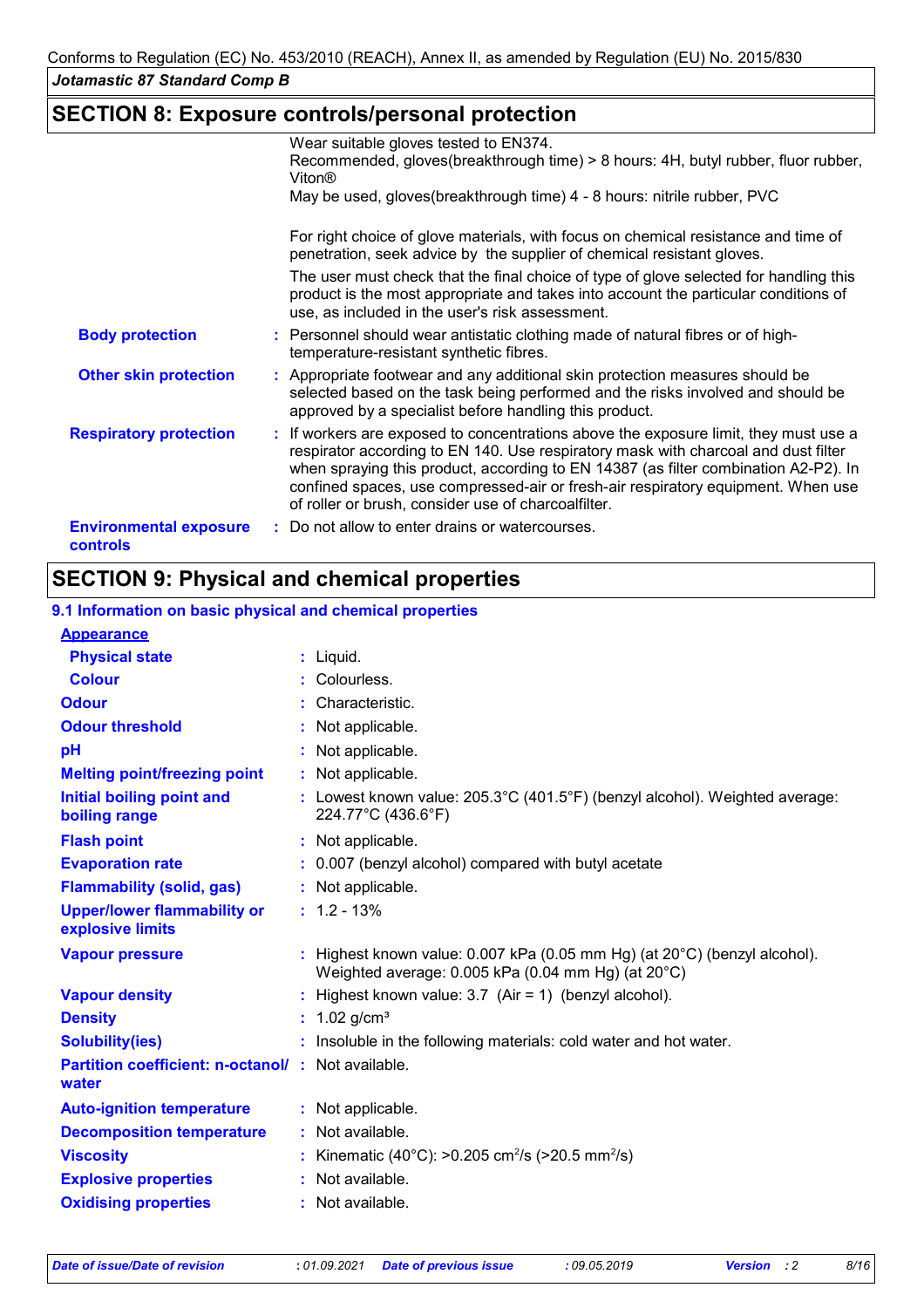# **SECTION 9: Physical and chemical properties**

## **9.2 Other information**

No additional information.

## **SECTION 10: Stability and reactivity**

| <b>10.1 Reactivity</b>                          | : No specific test data related to reactivity available for this product or its ingredients.                                        |
|-------------------------------------------------|-------------------------------------------------------------------------------------------------------------------------------------|
| <b>10.2 Chemical stability</b>                  | : Stable under recommended storage and handling conditions (see Section 7).                                                         |
| 10.3 Possibility of<br>hazardous reactions      | : Under normal conditions of storage and use, hazardous reactions will not occur.                                                   |
| <b>10.4 Conditions to avoid</b>                 | : When exposed to high temperatures may produce hazardous decomposition<br>products.                                                |
| 10.5 Incompatible materials                     | : Keep away from the following materials to prevent strong exothermic reactions:<br>oxidising agents, strong alkalis, strong acids. |
| <b>10.6 Hazardous</b><br>decomposition products | : Decomposition products may include the following materials: carbon monoxide,<br>carbon dioxide, smoke, oxides of nitrogen.        |
|                                                 |                                                                                                                                     |

## **SECTION 11: Toxicological information**

## **11.1 Information on toxicological effects**

There are no data available on the mixture itself. The mixture has been assessed following the conventional method of the CLP Regulation (EC) No 1272/2008 and is classified for toxicological properties accordingly. See Sections 2 and 3 for details.

Exposure to component solvent vapour concentrations in excess of the stated occupational exposure limit may result in adverse health effects such as mucous membrane and respiratory system irritation and adverse effects on the kidneys, liver and central nervous system. Solvents may cause some of the above effects by absorption through the skin. Repeated or prolonged contact with the mixture may cause removal of natural fat from the skin, resulting in nonallergic contact dermatitis and absorption through the skin. Ingestion may cause nausea, diarrhea and vomiting.

#### **Acute toxicity**

| <b>Product/ingredient name</b>    | <b>Result</b>           | <b>Species</b> | <b>Dose</b>              | <b>Exposure</b> |
|-----------------------------------|-------------------------|----------------|--------------------------|-----------------|
| ∣benzyl alcohol<br>3-aminomethyl- | ILD50 Oral<br>LD50 Oral | Rat<br>Rat     | 1230 mg/kg<br>1030 mg/kg |                 |
| 3,5,5-trimethylcyclohexylamine    |                         |                |                          |                 |

## **Acute toxicity estimates**

| <b>Route</b>         | <b>ATE value</b> |
|----------------------|------------------|
| Oral                 | 2112.01 mg/kg    |
| Dermal               | 7857.14 mg/kg    |
| Inhalation (vapours) | 45.27 mg/l       |

#### **Irritation/Corrosion**

| <b>Product/ingredient name</b> | <b>Exposure</b>      | <b>Species</b>                       | <b>Score</b> | <b>Exposure</b> | <b>Observation</b> |
|--------------------------------|----------------------|--------------------------------------|--------------|-----------------|--------------------|
| ∣ benzvl alcohol               | Eves - Mild irritant | I Mammal -<br>species<br>unspecified |              |                 |                    |

## **Sensitisation**

| <b>Product/ingredient name</b>                        | <b>Route of</b><br>exposure | <b>Species</b>                  | <b>Result</b> |
|-------------------------------------------------------|-----------------------------|---------------------------------|---------------|
| 3-aminomethyl-<br>3,5,5-trimethylcyclohexylamine      | skin                        | Mammal - species<br>unspecified | Sensitising   |
| $2,2,4$ (or $2,4,4$ )-<br>trimethylhexane-1,6-diamine | skin                        | Mammal - species<br>unspecified | Sensitising   |

## **Mutagenicity**

No known significant effects or critical hazards.

#### **Carcinogenicity**

No known significant effects or critical hazards.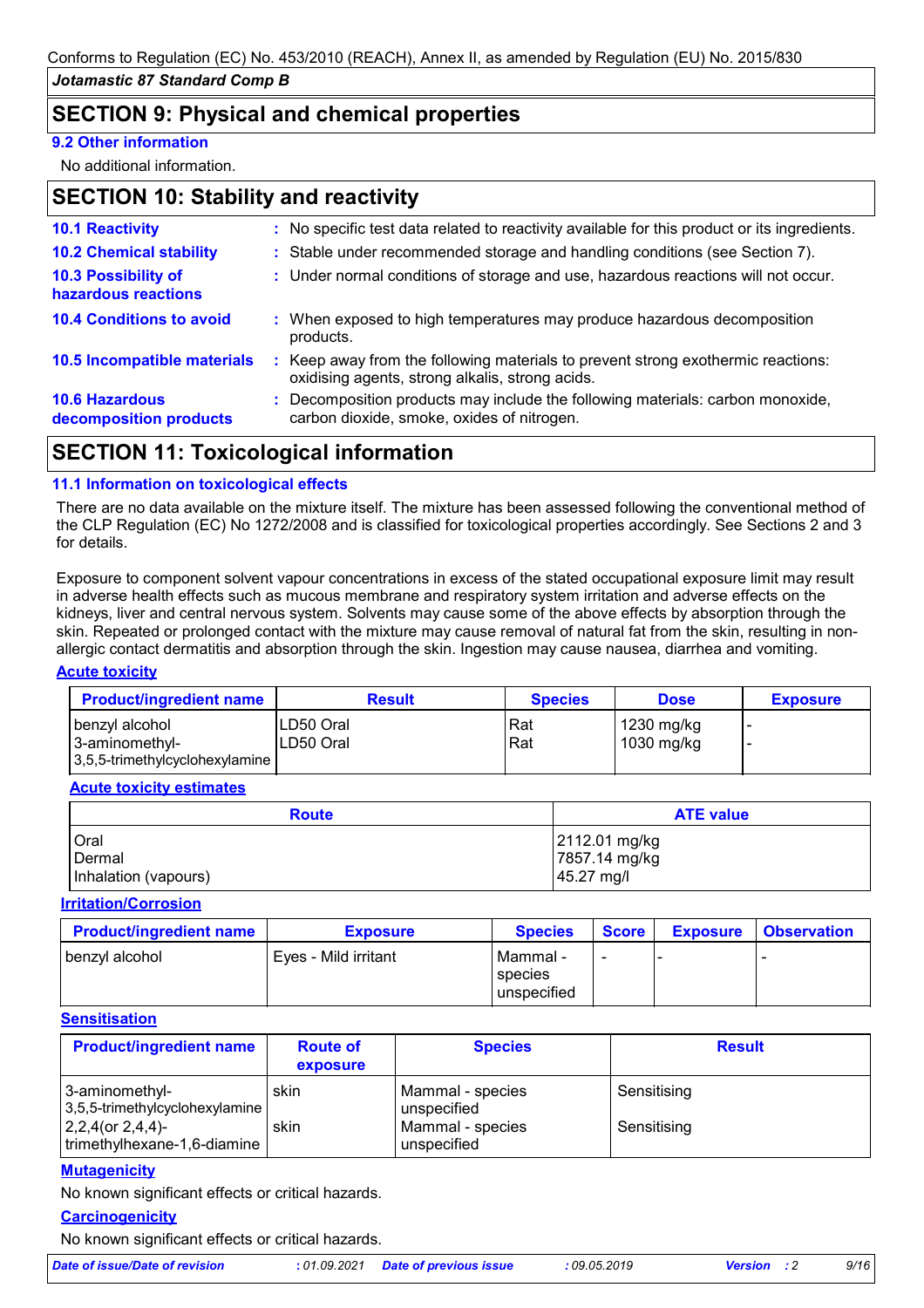## **SECTION 11: Toxicological information**

## **Reproductive toxicity**

**Developmental effects :**

: No known significant effects or critical hazards.

: No known significant effects or critical hazards. **Fertility effects :**

## **Specific target organ toxicity (single exposure)**

Based on available data, the classification criteria are not met.

**Specific target organ toxicity (repeated exposure)**

Based on available data, the classification criteria are not met.

## **Aspiration hazard**

Based on available data, the classification criteria are not met.

**Other information :** : None identified.

## **SECTION 12: Ecological information**

## **12.1 Toxicity**

There are no data available on the mixture itself. Do not allow to enter drains or watercourses.

The mixture has been assessed following the summation method of the CLP Regulation (EC) No 1272/2008 and is not classified as hazardous to the environment, but contains substance(s) hazardous to the environment. See section 3 for details.

| <b>Product/ingredient name</b>                         | <b>Result</b>                               | <b>Species</b>                                             | <b>Exposure</b>        |
|--------------------------------------------------------|---------------------------------------------|------------------------------------------------------------|------------------------|
| 3-aminomethyl-<br>3,5,5-trimethylcyclohexylamine       | Acute EC50 17.4 to 21.5 mg/l Fresh<br>water | Daphnia - Daphnia magna                                    | 48 hours               |
|                                                        | Acute IC50 37 mg/l                          | Algae                                                      | 72 hours               |
| $ 2,2,4$ (or $2,4,4$ )-<br>trimethylhexane-1,6-diamine | Acute EC50 29.5 mg/l                        | Algae - Scenedesmus<br>subspicatus                         | 72 hours               |
|                                                        | Acute EC50 31.5 mg/l<br>Acute LC50 150 mg/l | Daphnia - Daphnia magna<br>Fish - Leuciscus idus melanotus | l 24 hours<br>48 hours |

No known significant effects or critical hazards.

## **12.2 Persistence and degradability**

#### Not available.

| <b>Product/ingredient name</b> | <b>Aquatic half-life</b> | <b>Photolysis</b> | Biodegradability   |
|--------------------------------|--------------------------|-------------------|--------------------|
| benzyl alcohol                 |                          |                   | <b>Readily</b>     |
| 3-aminomethyl-                 |                          |                   | Not readily        |
| 3,5,5-trimethylcyclohexylamine |                          |                   |                    |
| $ 2,2,4$ (or $2,4,4$ )-        |                          |                   | <b>Not readily</b> |
| trimethylhexane-1,6-diamine    |                          |                   |                    |

## **12.3 Bioaccumulative potential**

| <b>Product/ingredient name</b> | $\mathsf{LogP}_\mathsf{ow}$ | <b>BCF</b> | <b>Potential</b> |
|--------------------------------|-----------------------------|------------|------------------|
| benzyl alcohol                 | 0.87                        | ~100       | low              |
| 3-aminomethyl-                 | 0.99                        |            | low              |
| 3,5,5-trimethylcyclohexylamine |                             |            |                  |
| $2,2,4$ (or $2,4,4$ )-         | $-0.3$                      |            | low              |
| trimethylhexane-1,6-diamine    |                             |            |                  |

## **12.4 Mobility in soil**

| <b>Soil/water partition</b><br><b>coefficient (Koc)</b> | : Not available. |
|---------------------------------------------------------|------------------|
| <b>Mobility</b>                                         | : Not available. |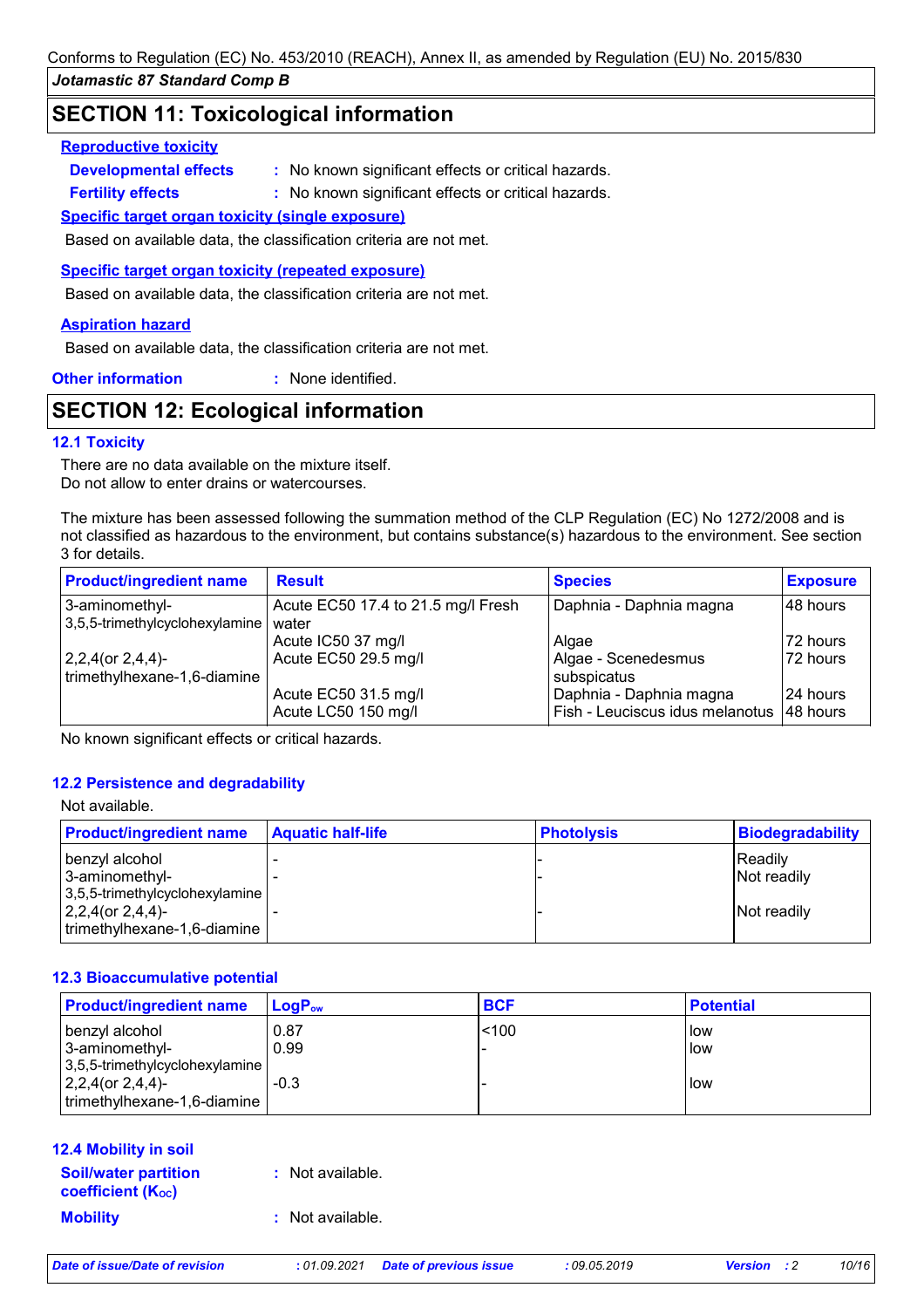## **SECTION 12: Ecological information**

## **12.5 Results of PBT and vPvB assessment**

This mixture does not contain any substances that are assessed to be a PBT or a vPvB.

**12.6 Other adverse effects** : No known significant effects or critical hazards.

# **SECTION 13: Disposal considerations**

The information in this section contains generic advice and guidance. The list of Identified Uses in Section 1 should be consulted for any available use-specific information provided in the Exposure Scenario(s).

## **13.1 Waste treatment methods**

| <b>Product</b>                 |                                                                                                                                                                                                                                                                                                                                                                                                                                                                                                                                                      |
|--------------------------------|------------------------------------------------------------------------------------------------------------------------------------------------------------------------------------------------------------------------------------------------------------------------------------------------------------------------------------------------------------------------------------------------------------------------------------------------------------------------------------------------------------------------------------------------------|
| <b>Methods of disposal</b>     | : The generation of waste should be avoided or minimised wherever possible.<br>Disposal of this product, solutions and any by-products should at all times comply<br>with the requirements of environmental protection and waste disposal legislation<br>and any regional local authority requirements. Dispose of surplus and non-<br>recyclable products via a licensed waste disposal contractor. Waste should not be<br>disposed of untreated to the sewer unless fully compliant with the requirements of<br>all authorities with jurisdiction. |
| <b>Hazardous waste</b>         | : Yes.                                                                                                                                                                                                                                                                                                                                                                                                                                                                                                                                               |
| <b>Disposal considerations</b> | Do not allow to enter drains or watercourses.<br>Dispose of according to all federal, state and local applicable regulations.<br>If this product is mixed with other wastes, the original waste product code may no<br>longer apply and the appropriate code should be assigned.<br>For further information, contact your local waste authority.                                                                                                                                                                                                     |

## **European waste catalogue (EWC)**

The European Waste Catalogue classification of this product, when disposed of as waste, is:

| <b>Waste code</b>              | <b>Waste designation</b>                                                                                                                                                                                                                                                                                                                     |  |
|--------------------------------|----------------------------------------------------------------------------------------------------------------------------------------------------------------------------------------------------------------------------------------------------------------------------------------------------------------------------------------------|--|
| 08 01 11*                      | Waste paint and varnish containing organic solvents or other dangerous substances                                                                                                                                                                                                                                                            |  |
| <b>Packaging</b>               |                                                                                                                                                                                                                                                                                                                                              |  |
| <b>Methods of disposal</b>     | : The generation of waste should be avoided or minimised wherever possible. Waste<br>packaging should be recycled. Incineration or landfill should only be considered<br>when recycling is not feasible.                                                                                                                                     |  |
| <b>Disposal considerations</b> | : Using information provided in this safety data sheet, advice should be obtained from<br>the relevant waste authority on the classification of empty containers.<br>Empty containers must be scrapped or reconditioned.<br>Dispose of containers contaminated by the product in accordance with local or<br>national legal provisions.      |  |
| <b>Result</b>                  | European waste catalogue (EWC)                                                                                                                                                                                                                                                                                                               |  |
| <b>CEPE Paint Guidelines</b>   | 15 01 10*<br>packaging containing residues of or contaminated by<br>hazardous substances                                                                                                                                                                                                                                                     |  |
| <b>Special precautions</b>     | : This material and its container must be disposed of in a safe way. Care should be<br>taken when handling emptied containers that have not been cleaned or rinsed out.<br>Empty containers or liners may retain some product residues. Avoid dispersal of<br>spilt material and runoff and contact with soil, waterways, drains and sewers. |  |

# **SECTION 14: Transport information**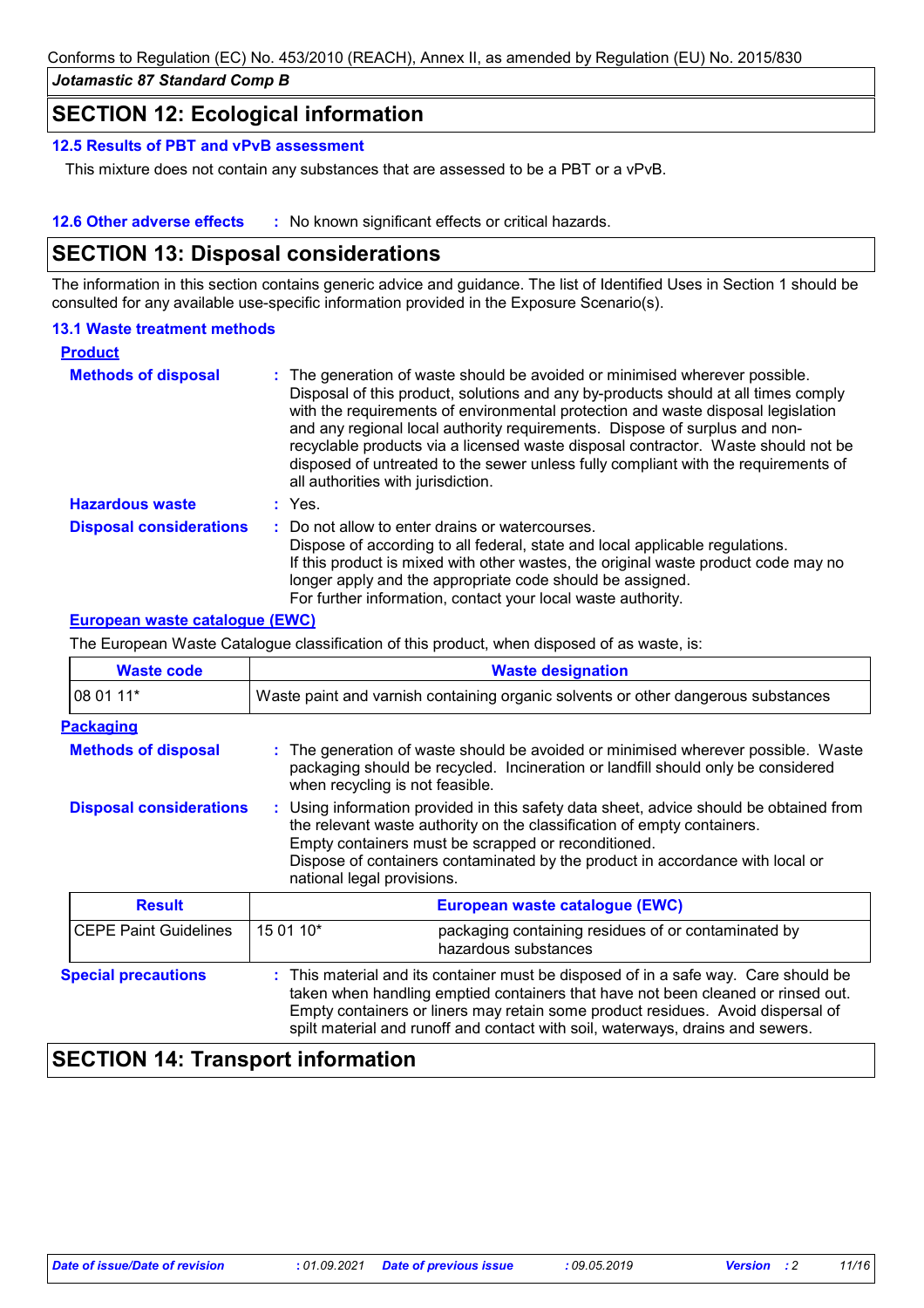# **SECTION 14: Transport information**

|                                                                                              | <b>ADR/RID</b>                                                                                                                                         | <b>ADN</b>                                                                                                                                                                                                       | <b>IMDG</b>                                                                                                                                                  | <b>IATA</b>                                                                                                                                            |
|----------------------------------------------------------------------------------------------|--------------------------------------------------------------------------------------------------------------------------------------------------------|------------------------------------------------------------------------------------------------------------------------------------------------------------------------------------------------------------------|--------------------------------------------------------------------------------------------------------------------------------------------------------------|--------------------------------------------------------------------------------------------------------------------------------------------------------|
| 14.1 UN number                                                                               | <b>UN2735</b>                                                                                                                                          | <b>UN2735</b>                                                                                                                                                                                                    | <b>UN2735</b>                                                                                                                                                | <b>UN2735</b>                                                                                                                                          |
| 14.2 UN proper<br>shipping name                                                              | Polyamines, liquid,<br>corrosive, n.o.s.<br>(3-aminomethyl-<br>3,5,5-trimethylcyclohexylamine,<br>2,2,4(or 2,4,4)-<br>trimethylhexane-<br>1,6-diamine) | Polyamines, liquid,<br>corrosive, n.o.s.<br>(3-aminomethyl-<br>3,5,5-trimethylcyclohexylamine,<br>$2,2,4$ (or $2,4,4$ )-<br>trimethylhexane-<br>1,6-diamine)                                                     | Polyamines, liquid,<br>corrosive, n.o.s.<br>(3-aminomethyl-<br>3,5,5-trimethylcyclohexylamine,<br>$2,2,4$ (or $2,4,4$ )-<br>trimethylhexane-<br>1,6-diamine) | Polyamines, liquid,<br>corrosive, n.o.s.<br>(3-aminomethyl-<br>3,5,5-trimethylcyclohexylamine,<br>2,2,4(or 2,4,4)-<br>trimethylhexane-<br>1,6-diamine) |
| <b>14.3 Transport</b><br>hazard class(es)                                                    | 8                                                                                                                                                      | 8                                                                                                                                                                                                                | 8                                                                                                                                                            | 8                                                                                                                                                      |
| <b>14.4 Packing</b><br>group                                                                 | III                                                                                                                                                    | III                                                                                                                                                                                                              | $\mathbf{III}$                                                                                                                                               | $\mathbf{III}$                                                                                                                                         |
| 14.5<br><b>Environmental</b><br><b>hazards</b>                                               | No.                                                                                                                                                    | No.                                                                                                                                                                                                              | No.                                                                                                                                                          | No.                                                                                                                                                    |
| <b>Additional information</b><br><b>ADR/RID</b><br><b>IMDG</b>                               | Tunnel code (E)                                                                                                                                        | : Hazard identification number 80<br><b>Emergency schedules F-A, S-B</b><br>Segregation Group: 18 - Alkalis                                                                                                      |                                                                                                                                                              |                                                                                                                                                        |
| <b>14.6 Special precautions for</b><br>user                                                  |                                                                                                                                                        | Transport within user's premises: always transport in closed containers that are<br>upright and secure. Ensure that persons transporting the product know what to do in<br>the event of an accident or spillage. |                                                                                                                                                              |                                                                                                                                                        |
| <b>14.7 Transport in bulk</b><br>: Not applicable.<br>according to IMO<br><b>instruments</b> |                                                                                                                                                        |                                                                                                                                                                                                                  |                                                                                                                                                              |                                                                                                                                                        |

# **SECTION 15: Regulatory information**

| 15.1 Safety, health and environmental regulations/legislation specific for the substance or mixture                                                                        |
|----------------------------------------------------------------------------------------------------------------------------------------------------------------------------|
| EU Regulation (EC) No. 1907/2006 (REACH)                                                                                                                                   |
| <b>Annex XIV - List of substances subject to authorisation</b>                                                                                                             |
| <b>Annex XIV</b>                                                                                                                                                           |
| None of the components are listed.                                                                                                                                         |
| <b>Substances of very high concern</b>                                                                                                                                     |
| None of the components are listed.                                                                                                                                         |
| <b>Annex XVII - Restrictions : Not applicable.</b><br>on the manufacture,<br>placing on the market<br>and use of certain<br>dangerous substances,<br>mixtures and articles |
| <b>Other EU regulations</b>                                                                                                                                                |
| <b>VOC</b><br>: The provisions of Directive 2004/42/EC on VOC apply to this product. Refer to the<br>product label and/or technical data sheet for further information.    |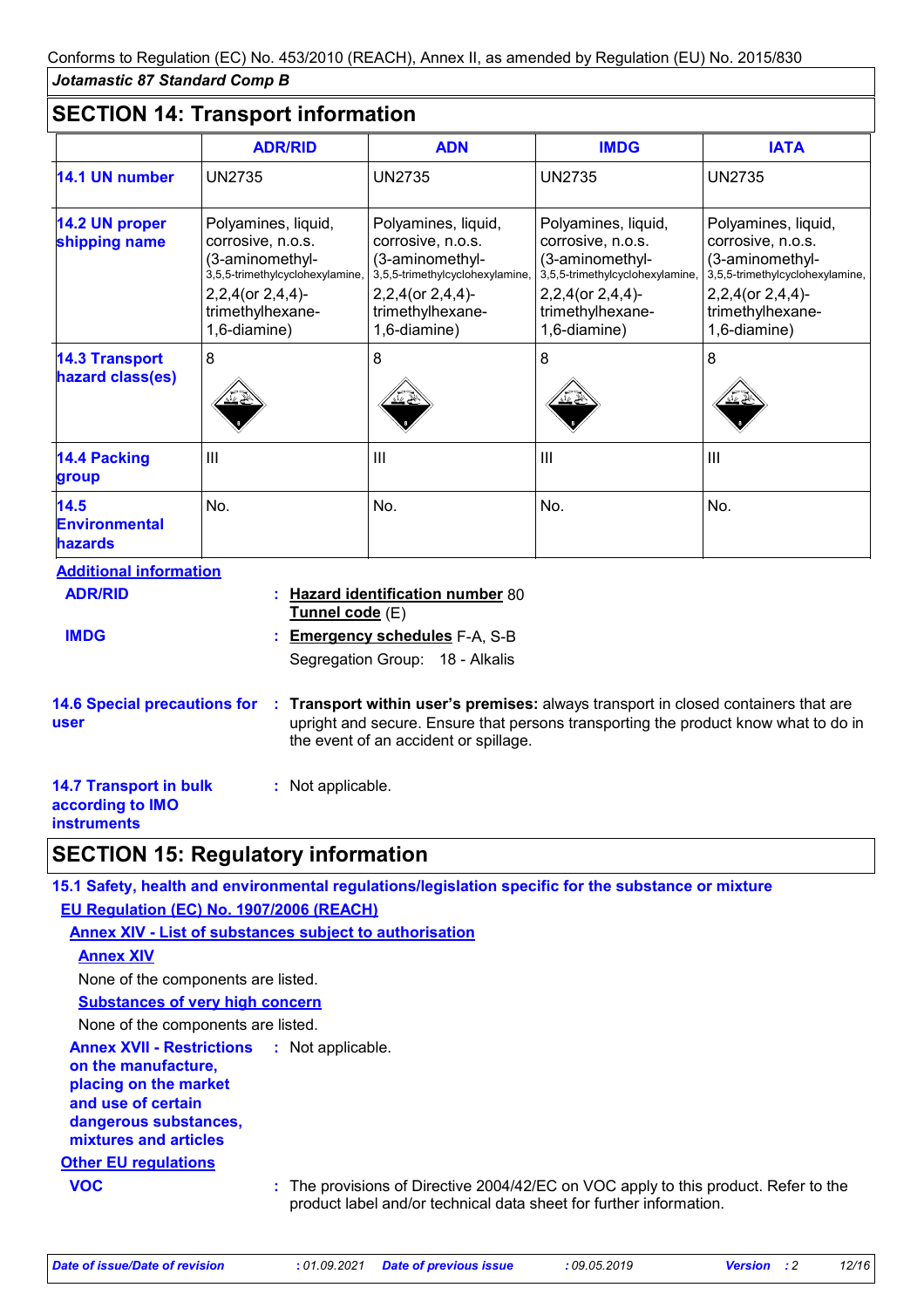## **SECTION 15: Regulatory information Industrial use <b>:** The information contained in this safety data sheet does not constitute the user's own assessment of workplace risks, as required by other health and safety legislation. The provisions of the national health and safety at work regulations apply to the use of this product at work. **VOC for Ready-for-Use Mixture :** Not applicable. **National regulations Europe inventory :** Not determined. **International regulations 15.2 Chemical safety assessment :** Not applicable. **Seveso Directive** This product is not controlled under the Seveso Directive. **Chemical Weapon Convention List Schedules I, II & III Chemicals Montreal Protocol** Not listed. **Stockholm Convention on Persistent Organic Pollutants** Not listed. **Rotterdam Convention on Prior Informed Consent (PIC)** Not listed. **UNECE Aarhus Protocol on POPs and Heavy Metals** Not listed. **Ozone depleting substances (1005/2009/EU)** Not listed. **Prior Informed Consent (PIC) (649/2012/EU)** Not listed. Not listed.

## **SECTION 16: Other information**

 $\nabla$  Indicates information that has changed from previously issued version.

| <b>Abbreviations and</b><br>acronyms | $\therefore$ ATE = Acute Toxicity Estimate<br>CLP = Classification, Labelling and Packaging Regulation [Regulation (EC) No.<br>1272/2008] |
|--------------------------------------|-------------------------------------------------------------------------------------------------------------------------------------------|
|                                      | DMEL = Derived Minimal Effect Level                                                                                                       |
|                                      | DNEL = Derived No Effect Level                                                                                                            |
|                                      | EUH statement = CLP-specific Hazard statement                                                                                             |
|                                      | PBT = Persistent, Bioaccumulative and Toxic                                                                                               |
|                                      | PNEC = Predicted No Effect Concentration                                                                                                  |
|                                      | <b>RRN = REACH Registration Number</b>                                                                                                    |
|                                      | vPvB = Very Persistent and Very Bioaccumulative                                                                                           |

#### **Procedure used to derive the classification according to Regulation (EC) No. 1272/2008 [CLP/GHS]**

| <b>Classification</b> | <b>Justification</b> |
|-----------------------|----------------------|
| Skin Corr. 1A, H314   | l Calculation method |
| Eye Dam. 1, H318      | l Calculation method |
| Skin Sens. 1, H317    | l Calculation method |

**Full text of abbreviated H statements**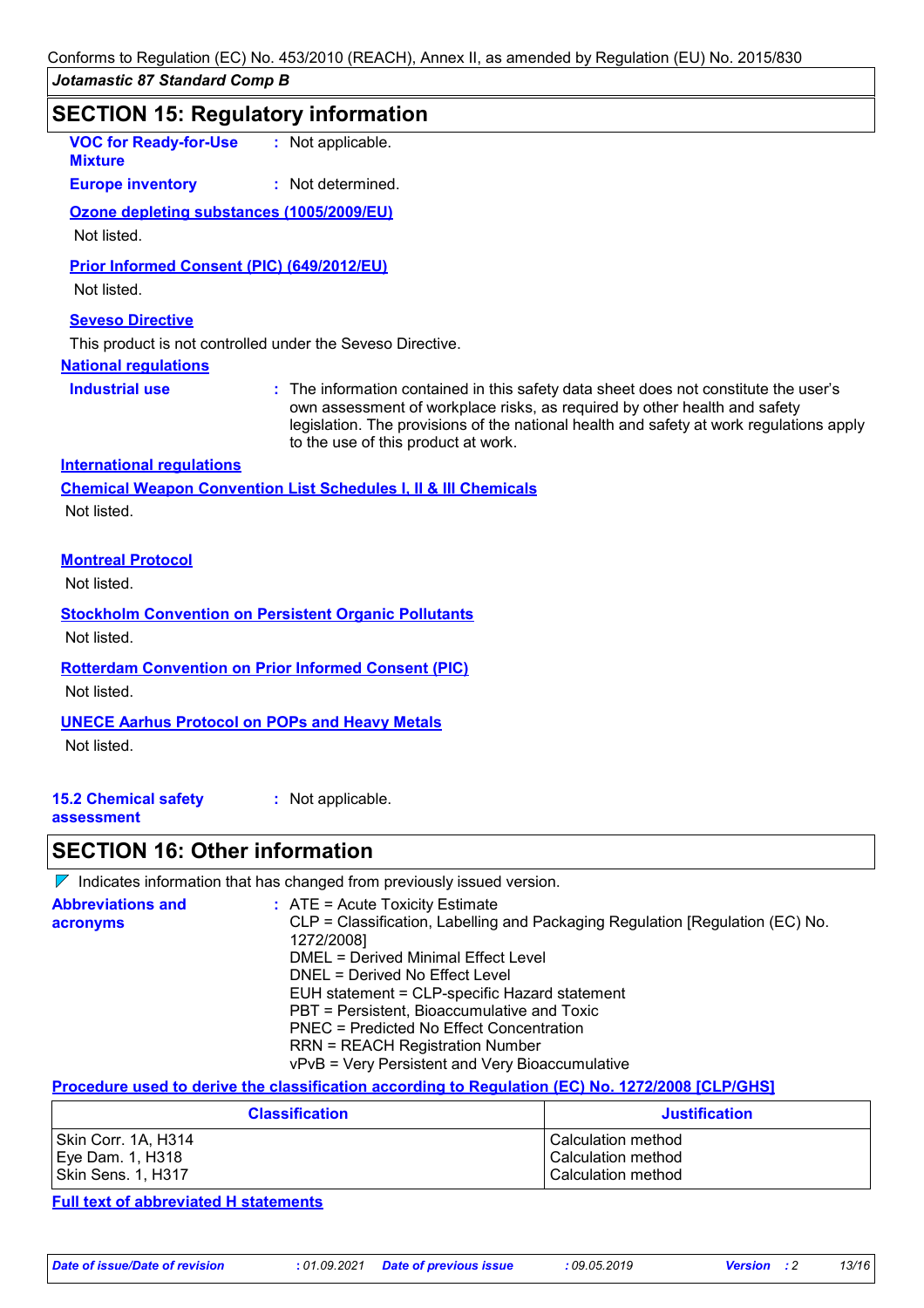| <b>SECTION 16: Other information</b>                                                                              |              |                                                                                                                                                                                                                                                                                                                    |  |
|-------------------------------------------------------------------------------------------------------------------|--------------|--------------------------------------------------------------------------------------------------------------------------------------------------------------------------------------------------------------------------------------------------------------------------------------------------------------------|--|
| H302<br>H312<br>H314<br>H317<br>H318<br>H319<br>H332<br>H412                                                      |              | Harmful if swallowed.<br>Harmful in contact with skin.<br>Causes severe skin burns and eye damage.<br>May cause an allergic skin reaction.<br>Causes serious eye damage.<br>Causes serious eye irritation.<br>Harmful if inhaled.<br>Harmful to aquatic life with long lasting effects.                            |  |
| <b>Full text of classifications [CLP/GHS]</b>                                                                     |              |                                                                                                                                                                                                                                                                                                                    |  |
| Acute Tox, 4<br>Aquatic Chronic 3<br>Eye Dam. 1<br>Eye Irrit. 2<br>Skin Corr. 1A<br>Skin Corr. 1B<br>Skin Sens. 1 |              | <b>ACUTE TOXICITY - Category 4</b><br>LONG-TERM (CHRONIC) AQUATIC HAZARD - Category 3<br>SERIOUS EYE DAMAGE/EYE IRRITATION - Category 1<br>SERIOUS EYE DAMAGE/EYE IRRITATION - Category 2<br>SKIN CORROSION/IRRITATION - Category 1A<br>SKIN CORROSION/IRRITATION - Category 1B<br>SKIN SENSITISATION - Category 1 |  |
| <b>Date of printing</b>                                                                                           | : 01.09.2021 |                                                                                                                                                                                                                                                                                                                    |  |
| Date of issue/ Date of<br>revision                                                                                | : 01.09.2021 |                                                                                                                                                                                                                                                                                                                    |  |
| Date of previous issue                                                                                            | : 09.05.2019 |                                                                                                                                                                                                                                                                                                                    |  |
| <b>Version</b>                                                                                                    | $\cdot$ 2    |                                                                                                                                                                                                                                                                                                                    |  |
| <b>Notice to reader</b>                                                                                           |              |                                                                                                                                                                                                                                                                                                                    |  |

**The information in this document is given to the best of Jotun's knowledge, based on laboratory testing and practical experience. Jotun's products are considered as semi-finished goods and as such, products are often used under conditions beyond Jotun's control. Jotun cannot guarantee anything but the quality of the product itself. Minor product variations may be implemented in order to comply with local requirements. Jotun reserves the right to change the given data without further notice.**

**Users should always consult Jotun for specific guidance on the general suitability of this product for their needs and specific application practices.**

**If there is any inconsistency between different language issues of this document, the English (United Kingdom) version will prevail.**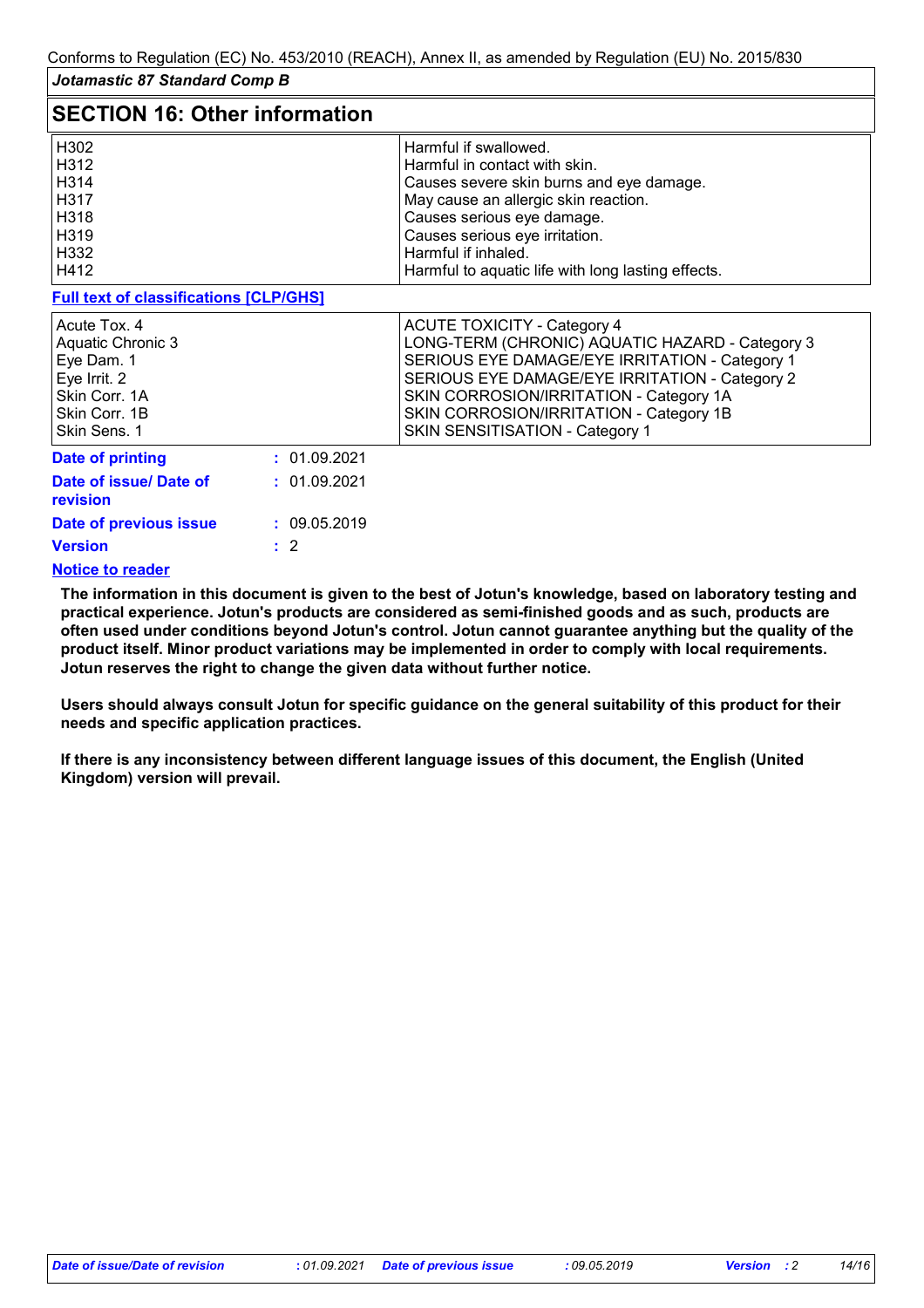

#### **Exposure Scenario: Use in coatings -** Sector of Use : Industrial use Process Category : PROC05 PROC07 PROC08a PROC10 Environmental release category(ies) : ERC4 **Industrial use**

Covers the use in coatings (paints, inks, adhesives, etc) including exposures during use (including product transfer and preparation, application by brush, spray by hand or similar methods) and equipment cleaning.

## **Operational conditions and risk management measures**

### Control of worker exposure

| Frequency and duration of use            | : Covers daily exposures up to 8 hours                                                                                                                                                                                                                                     |
|------------------------------------------|----------------------------------------------------------------------------------------------------------------------------------------------------------------------------------------------------------------------------------------------------------------------------|
| <b>General - Operational conditions</b>  | : Assumes use at not more than 20°C above ambient temperature. Assumes a good basic standard of<br>occupational hygiene is implemented                                                                                                                                     |
| General - Risk management measures       | : Wear chemical-resistant gloves (tested to EN374) in combination with specific activity training. Wear<br>suitable coveralls to prevent exposure to the skin. Use suitable eye protection. See Section 8 for<br>information on appropriate personal protective equipment. |
| Type of activity or process              | <b>Risk management measures</b>                                                                                                                                                                                                                                            |
| Preparation of material for application  | : Provide extract ventilation to points where emissions occur. Wear a respirator conforming to EN140<br>with type A/P2 filter or better.                                                                                                                                   |
| Roller, spreader, flow application       | : Provide extract ventilation to points where emissions occur. Wear a respirator conforming to EN140<br>with type A/P2 filter or better.                                                                                                                                   |
| <b>Spraying - Manual</b>                 | : Minimise exposure by partial enclosure of the operation or equipment and provide extract ventilation<br>at openings. Wear a respirator conforming to EN140 with type A/P2 filter or better.                                                                              |
| Control of environmental exposure        |                                                                                                                                                                                                                                                                            |
| Organisational measures to prevent/limit | Prevent environmental discharge consistent with requisitory requirements                                                                                                                                                                                                   |

| external recovery of waste<br><b>Additional information</b>                    | regulations.                                                                                                                                                              |
|--------------------------------------------------------------------------------|---------------------------------------------------------------------------------------------------------------------------------------------------------------------------|
| Conditions and measures related to                                             | External recovery and recycling of waste should comply with applicable local and/or national                                                                              |
| Conditions and measures related to<br>external treatment of waste for disposal | : External treatment and disposal of waste should comply with applicable local and/or national<br>regulations. See Section 13 for additional waste treatment information. |
| Organisational measures to prevent/limit<br>release from site                  | : Prevent environmental discharge consistent with regulatory requirements.                                                                                                |

The exposure scenario for the mixture is based on the following substances:

REACH #: 01-2119514687-32

REACH #: 01-2119456619-26 (from Comp A)